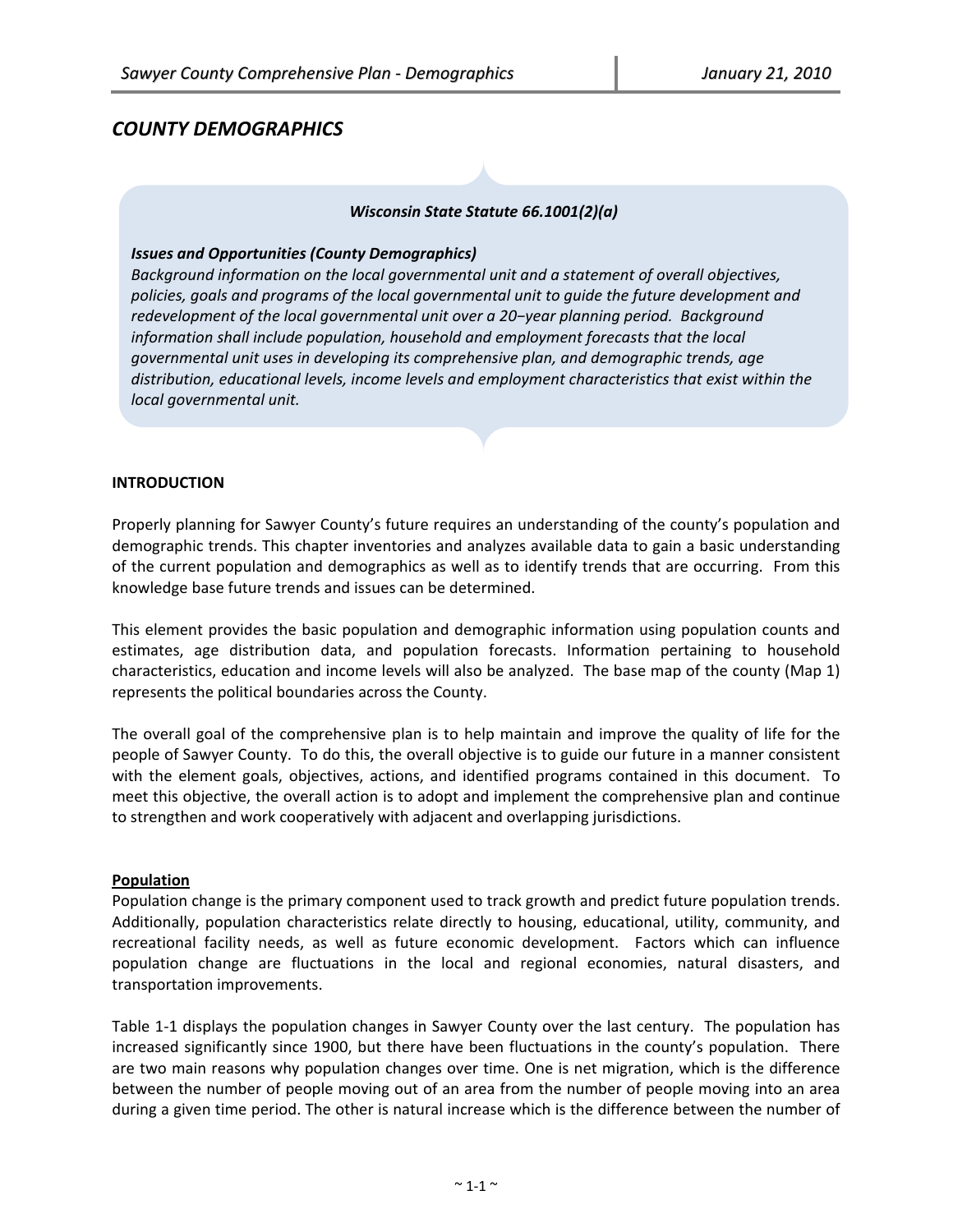or a 56.9 percent increase over the 50‐year time period.

deaths from the number of births in a given time period. Combined, they provide the components to population change in a given area.

|       | Table 1-1: Sawyer County Population 1900-2000 |       |       |        |        |       |       |        |        |        |  |
|-------|-----------------------------------------------|-------|-------|--------|--------|-------|-------|--------|--------|--------|--|
| 1900  | 1910                                          | 1920  | 1930  | 1940   | 1950   | 1960  | 1970  | 1980   | 1990   | 2000   |  |
| 3,593 | 6.227                                         | 8.243 | 8.878 | 11.540 | 10.323 | 9.475 | 9.670 | 12.843 | 14.181 | 16,196 |  |
|       | Source: U.S. Census Bureau                    |       |       |        |        |       |       |        |        |        |  |

Table 1‐2 displays the historic population changes for all municipalities in Sawyer County from 1950 to 2000. Since 1950, 12 of the county's 21 municipalities have seen an increase in population. The largest increases were in the towns of Bass Lake, Hayward, Edgewater, Round Lake and Spider Lake. The Town

of Draper saw the largest decrease in population at ‐66.3 percent. Sawyer County gained 5,873 persons

Table 1‐3 displays the population change in 10‐year increments for municipalities in Sawyer County. The 1980's were a period with less population growth than the 1990's. From 1980 to 1990, the county grew by 10.4 percent. From 1990 to 2000 it grew by 14.2 percent. Most of the growth occurred in the unincorporated areas of the county. The Town of Bass Lake experienced population changes which were unique from all other jurisdictions with growth of greater than 30 percent during both decades. Draper had the greatest population decline over the 20‐year period.

| <b>Municipality</b>  | 1950                     | 1960  | 1970  | 1980   | rabic 1-2. mstoric i opalation, sawyer county<br>1990 | 2000   | 1950-2000     | 1950-2000      |
|----------------------|--------------------------|-------|-------|--------|-------------------------------------------------------|--------|---------------|----------------|
|                      |                          |       |       |        |                                                       |        | <b>Number</b> | <b>Percent</b> |
|                      |                          |       |       |        |                                                       |        | <b>Change</b> | <b>Change</b>  |
| T. Bass Lake         | 751                      | 705   | 832   | 1,288  | 1,717                                                 | 2,244  | 1,493         | 198.8%         |
| T. Couderay          | 389                      | 340   | 170   | 394    | 386                                                   | 469    | 80            | 20.6%          |
| T. Draper            | 507                      | 314   | 258   | 242    | 208                                                   | 171    | $-336$        | $-66.3%$       |
| T. Edgewater         | 242                      | 236   | 286   | 441    | 509                                                   | 586    | 344           | 142.1%         |
| T. Hayward           | 1,282                    | 1,304 | 1,690 | 2,331  | 3,017                                                 | 3,279  | 1,997         | 155.8%         |
| T. Hunter            | 420                      | 327   | 381   | 594    | 557                                                   | 765    | 345           | 82.1%          |
| <b>T. Lenroot</b>    | 547                      | 532   | 577   | 926    | 966                                                   | 1,165  | 618           | 113.0%         |
| T. Meadowbrook       | 260                      | 200   | 190   | 202    | 192                                                   | 146    | $-114$        | -43.8%         |
| T. Meteor            | 256                      | 167   | 117   | 105    | 111                                                   | 170    | $-86$         | $-33.6%$       |
| T. Ojibwa            | 282                      | 281   | 238   | 264    | 250                                                   | 267    | $-15$         | $-5.3%$        |
| <b>T. Radisson</b>   | 658                      | 358   | 371   | 394    | 412                                                   | 465    | $-193$        | $-29.3%$       |
| T. Round Lake        | 476                      | 464   | 557   | 786    | 727                                                   | 962    | 486           | 102.1%         |
| <b>T. Sand Lake</b>  | 597                      | 562   | 598   | 768    | 821                                                   | 774    | 177           | 29.6%          |
| T. Spider Lake       | 200                      | 246   | 259   | 331    | 362                                                   | 391    | 191           | 95.5%          |
| T. Weirgor           | 417                      | 384   | 331   | 386    | 356                                                   | 370    | $-47$         | $-11.3%$       |
| T. Winter            | 1,118                    | 1,009 | 840   | 704    | 801                                                   | 969    | $-149$        | $-13.3%$       |
|                      |                          |       |       |        |                                                       |        |               |                |
| V. Couderay          | 133                      | 113   | 123   | 114    | 92                                                    | 96     | $-37$         | $-27.8%$       |
| V. Exeland           | 211                      | 214   | 189   | 219    | 180                                                   | 212    | $\mathbf{1}$  | 0.5%           |
| V. Radisson          | $\overline{\phantom{a}}$ | 179   | 206   | 280    | 237                                                   | 222    | 43            | 24.0%          |
| V. Winter            | $-$                      | $-$   | $-$   | 376    | 383                                                   | 344    | $-32$         | $-8.5%$        |
|                      |                          |       |       |        |                                                       |        |               |                |
| C. Hayward           | 1,577                    | 1,540 | 1,457 | 1,698  | 1,897                                                 | 2,129  | 552           | 35.0%          |
|                      |                          |       |       |        |                                                       |        |               |                |
| <b>Sawyer County</b> | 10,323                   | 9,475 | 9,670 | 12,843 | 14,181                                                | 16,196 | $+5,873$      | 56.9%          |

# **Table 1‐2: Historic Population, Sawyer County**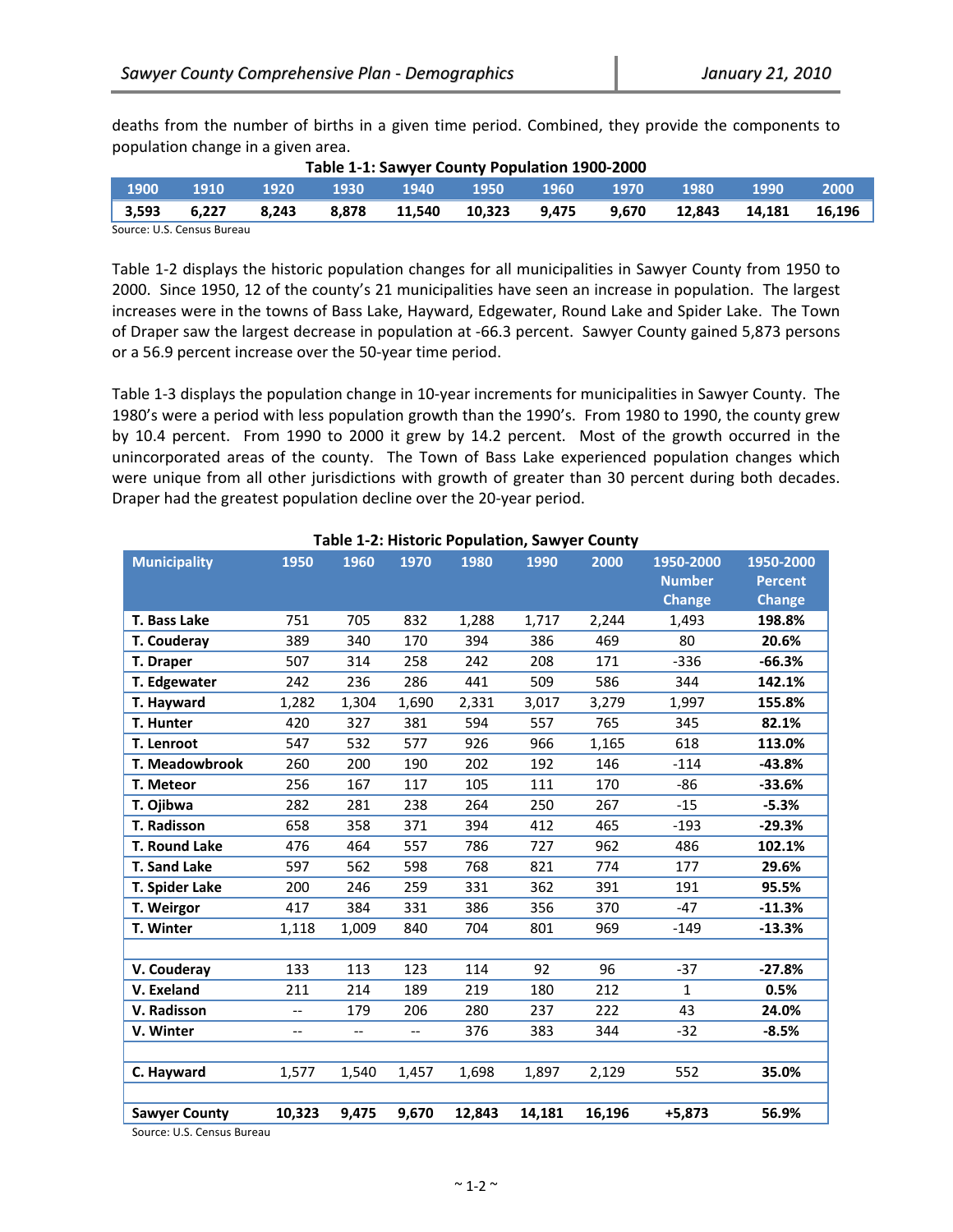| 1980-1990<br>1990-2000<br>1980-2000<br>Number<br>Number<br>Number<br><b>Municipality</b><br>Percent<br>Percent<br>Percent<br>T. Bass Lake<br>429<br>33.3%<br>527<br>30.7%<br>956<br>74.2%<br>-8<br>$-2.0%$<br>83<br>21.5%<br>75<br>19.0%<br>T. Couderay<br>$-37$<br>T. Draper<br>$-34$<br>$-14.0%$<br>$-17.8%$<br>$-71$<br>$-29.3%$<br>T. Edgewater<br>68<br>15.4%<br>77<br>15.1%<br>145<br>32.9%<br>686<br>29.4%<br>262<br>8.7%<br>40.7%<br>T. Hayward<br>948<br>T. Hunter<br>$-37$<br>$-6.2%$<br>208<br>37.3%<br>171<br>28.8%<br>T. Lenroot<br>40<br>199<br>20.6%<br>4.3%<br>239<br>25.8%<br><b>T. Meadowbrook</b><br>$-5.0%$<br>$-24.0%$<br>$-10$<br>$-46$<br>$-56$<br>$-27.7%$<br>6<br>5.7%<br>59<br>53.2%<br>65<br>T. Meteor<br>61.9%<br>3<br>$-14$<br>6.8%<br>1.1%<br>T. Ojibwa<br>$-5.3%$<br>17<br>T. Radisson<br>18<br>71<br>4.6%<br>53<br>12.9%<br>18.0%<br><b>T. Round Lake</b><br>235<br>$-59$<br>$-7.5%$<br>32.3%<br>176<br>22.4%<br><b>T. Sand Lake</b><br>53<br>6.9%<br>$-47$<br>$-5.7%$<br>6<br>0.8%<br>T. Spider Lake<br>31<br>9.4%<br>8.0%<br>60<br>18.1%<br>29<br>T. Weirgor<br>$-30$<br>$-7.8%$<br>14<br>3.9%<br>$-16$<br>$-4.1%$<br>T. Winter<br>97<br>21.0%<br>13.8%<br>168<br>265<br>37.6%<br>V. Couderay<br>$-22$<br>$-19.3%$<br>4.3%<br>$-15.8%$<br>4<br>$-18$<br>V. Exeland<br>32<br>$-7$<br>$-39$<br>$-17.8%$<br>17.8%<br>$-3.2%$<br>$-15$<br>V. Radisson<br>$-43$<br>$-15.4%$<br>$-6.3%$<br>$-58$<br>$-20.7%$<br>$\overline{7}$<br>V. Winter<br>1.9%<br>$-39$<br>$-10.2%$<br>$-32$<br>$-8.5%$<br>199<br>11.7%<br>232<br>12.2%<br>431<br>25.4%<br>C. Hayward<br>1,338<br>10.4%<br>2,015<br>14.2%<br>26.1%<br><b>Sawyer County</b><br>3,353 |  | Table 1-5. rupulation Change, sawyer County |  |  |
|----------------------------------------------------------------------------------------------------------------------------------------------------------------------------------------------------------------------------------------------------------------------------------------------------------------------------------------------------------------------------------------------------------------------------------------------------------------------------------------------------------------------------------------------------------------------------------------------------------------------------------------------------------------------------------------------------------------------------------------------------------------------------------------------------------------------------------------------------------------------------------------------------------------------------------------------------------------------------------------------------------------------------------------------------------------------------------------------------------------------------------------------------------------------------------------------------------------------------------------------------------------------------------------------------------------------------------------------------------------------------------------------------------------------------------------------------------------------------------------------------------------------------------------------------------------------------------------------------------------------------------------------------------------------|--|---------------------------------------------|--|--|
|                                                                                                                                                                                                                                                                                                                                                                                                                                                                                                                                                                                                                                                                                                                                                                                                                                                                                                                                                                                                                                                                                                                                                                                                                                                                                                                                                                                                                                                                                                                                                                                                                                                                      |  |                                             |  |  |
|                                                                                                                                                                                                                                                                                                                                                                                                                                                                                                                                                                                                                                                                                                                                                                                                                                                                                                                                                                                                                                                                                                                                                                                                                                                                                                                                                                                                                                                                                                                                                                                                                                                                      |  |                                             |  |  |
|                                                                                                                                                                                                                                                                                                                                                                                                                                                                                                                                                                                                                                                                                                                                                                                                                                                                                                                                                                                                                                                                                                                                                                                                                                                                                                                                                                                                                                                                                                                                                                                                                                                                      |  |                                             |  |  |
|                                                                                                                                                                                                                                                                                                                                                                                                                                                                                                                                                                                                                                                                                                                                                                                                                                                                                                                                                                                                                                                                                                                                                                                                                                                                                                                                                                                                                                                                                                                                                                                                                                                                      |  |                                             |  |  |
|                                                                                                                                                                                                                                                                                                                                                                                                                                                                                                                                                                                                                                                                                                                                                                                                                                                                                                                                                                                                                                                                                                                                                                                                                                                                                                                                                                                                                                                                                                                                                                                                                                                                      |  |                                             |  |  |
|                                                                                                                                                                                                                                                                                                                                                                                                                                                                                                                                                                                                                                                                                                                                                                                                                                                                                                                                                                                                                                                                                                                                                                                                                                                                                                                                                                                                                                                                                                                                                                                                                                                                      |  |                                             |  |  |
|                                                                                                                                                                                                                                                                                                                                                                                                                                                                                                                                                                                                                                                                                                                                                                                                                                                                                                                                                                                                                                                                                                                                                                                                                                                                                                                                                                                                                                                                                                                                                                                                                                                                      |  |                                             |  |  |
|                                                                                                                                                                                                                                                                                                                                                                                                                                                                                                                                                                                                                                                                                                                                                                                                                                                                                                                                                                                                                                                                                                                                                                                                                                                                                                                                                                                                                                                                                                                                                                                                                                                                      |  |                                             |  |  |
|                                                                                                                                                                                                                                                                                                                                                                                                                                                                                                                                                                                                                                                                                                                                                                                                                                                                                                                                                                                                                                                                                                                                                                                                                                                                                                                                                                                                                                                                                                                                                                                                                                                                      |  |                                             |  |  |
|                                                                                                                                                                                                                                                                                                                                                                                                                                                                                                                                                                                                                                                                                                                                                                                                                                                                                                                                                                                                                                                                                                                                                                                                                                                                                                                                                                                                                                                                                                                                                                                                                                                                      |  |                                             |  |  |
|                                                                                                                                                                                                                                                                                                                                                                                                                                                                                                                                                                                                                                                                                                                                                                                                                                                                                                                                                                                                                                                                                                                                                                                                                                                                                                                                                                                                                                                                                                                                                                                                                                                                      |  |                                             |  |  |
|                                                                                                                                                                                                                                                                                                                                                                                                                                                                                                                                                                                                                                                                                                                                                                                                                                                                                                                                                                                                                                                                                                                                                                                                                                                                                                                                                                                                                                                                                                                                                                                                                                                                      |  |                                             |  |  |
|                                                                                                                                                                                                                                                                                                                                                                                                                                                                                                                                                                                                                                                                                                                                                                                                                                                                                                                                                                                                                                                                                                                                                                                                                                                                                                                                                                                                                                                                                                                                                                                                                                                                      |  |                                             |  |  |
|                                                                                                                                                                                                                                                                                                                                                                                                                                                                                                                                                                                                                                                                                                                                                                                                                                                                                                                                                                                                                                                                                                                                                                                                                                                                                                                                                                                                                                                                                                                                                                                                                                                                      |  |                                             |  |  |
|                                                                                                                                                                                                                                                                                                                                                                                                                                                                                                                                                                                                                                                                                                                                                                                                                                                                                                                                                                                                                                                                                                                                                                                                                                                                                                                                                                                                                                                                                                                                                                                                                                                                      |  |                                             |  |  |
|                                                                                                                                                                                                                                                                                                                                                                                                                                                                                                                                                                                                                                                                                                                                                                                                                                                                                                                                                                                                                                                                                                                                                                                                                                                                                                                                                                                                                                                                                                                                                                                                                                                                      |  |                                             |  |  |
|                                                                                                                                                                                                                                                                                                                                                                                                                                                                                                                                                                                                                                                                                                                                                                                                                                                                                                                                                                                                                                                                                                                                                                                                                                                                                                                                                                                                                                                                                                                                                                                                                                                                      |  |                                             |  |  |
|                                                                                                                                                                                                                                                                                                                                                                                                                                                                                                                                                                                                                                                                                                                                                                                                                                                                                                                                                                                                                                                                                                                                                                                                                                                                                                                                                                                                                                                                                                                                                                                                                                                                      |  |                                             |  |  |
|                                                                                                                                                                                                                                                                                                                                                                                                                                                                                                                                                                                                                                                                                                                                                                                                                                                                                                                                                                                                                                                                                                                                                                                                                                                                                                                                                                                                                                                                                                                                                                                                                                                                      |  |                                             |  |  |
|                                                                                                                                                                                                                                                                                                                                                                                                                                                                                                                                                                                                                                                                                                                                                                                                                                                                                                                                                                                                                                                                                                                                                                                                                                                                                                                                                                                                                                                                                                                                                                                                                                                                      |  |                                             |  |  |
|                                                                                                                                                                                                                                                                                                                                                                                                                                                                                                                                                                                                                                                                                                                                                                                                                                                                                                                                                                                                                                                                                                                                                                                                                                                                                                                                                                                                                                                                                                                                                                                                                                                                      |  |                                             |  |  |
|                                                                                                                                                                                                                                                                                                                                                                                                                                                                                                                                                                                                                                                                                                                                                                                                                                                                                                                                                                                                                                                                                                                                                                                                                                                                                                                                                                                                                                                                                                                                                                                                                                                                      |  |                                             |  |  |
|                                                                                                                                                                                                                                                                                                                                                                                                                                                                                                                                                                                                                                                                                                                                                                                                                                                                                                                                                                                                                                                                                                                                                                                                                                                                                                                                                                                                                                                                                                                                                                                                                                                                      |  |                                             |  |  |
|                                                                                                                                                                                                                                                                                                                                                                                                                                                                                                                                                                                                                                                                                                                                                                                                                                                                                                                                                                                                                                                                                                                                                                                                                                                                                                                                                                                                                                                                                                                                                                                                                                                                      |  |                                             |  |  |
|                                                                                                                                                                                                                                                                                                                                                                                                                                                                                                                                                                                                                                                                                                                                                                                                                                                                                                                                                                                                                                                                                                                                                                                                                                                                                                                                                                                                                                                                                                                                                                                                                                                                      |  |                                             |  |  |
|                                                                                                                                                                                                                                                                                                                                                                                                                                                                                                                                                                                                                                                                                                                                                                                                                                                                                                                                                                                                                                                                                                                                                                                                                                                                                                                                                                                                                                                                                                                                                                                                                                                                      |  |                                             |  |  |
|                                                                                                                                                                                                                                                                                                                                                                                                                                                                                                                                                                                                                                                                                                                                                                                                                                                                                                                                                                                                                                                                                                                                                                                                                                                                                                                                                                                                                                                                                                                                                                                                                                                                      |  |                                             |  |  |

#### **Table 1‐3: Population Change, Sawyer County**

Source: U.S. Census Bureau

Figure 1‐1 visually displays the historic population for Sawyer County from 1950‐2000.



**Figure 1‐1: Population Trends, Sawyer County**

 Source: U.S. Census Bureau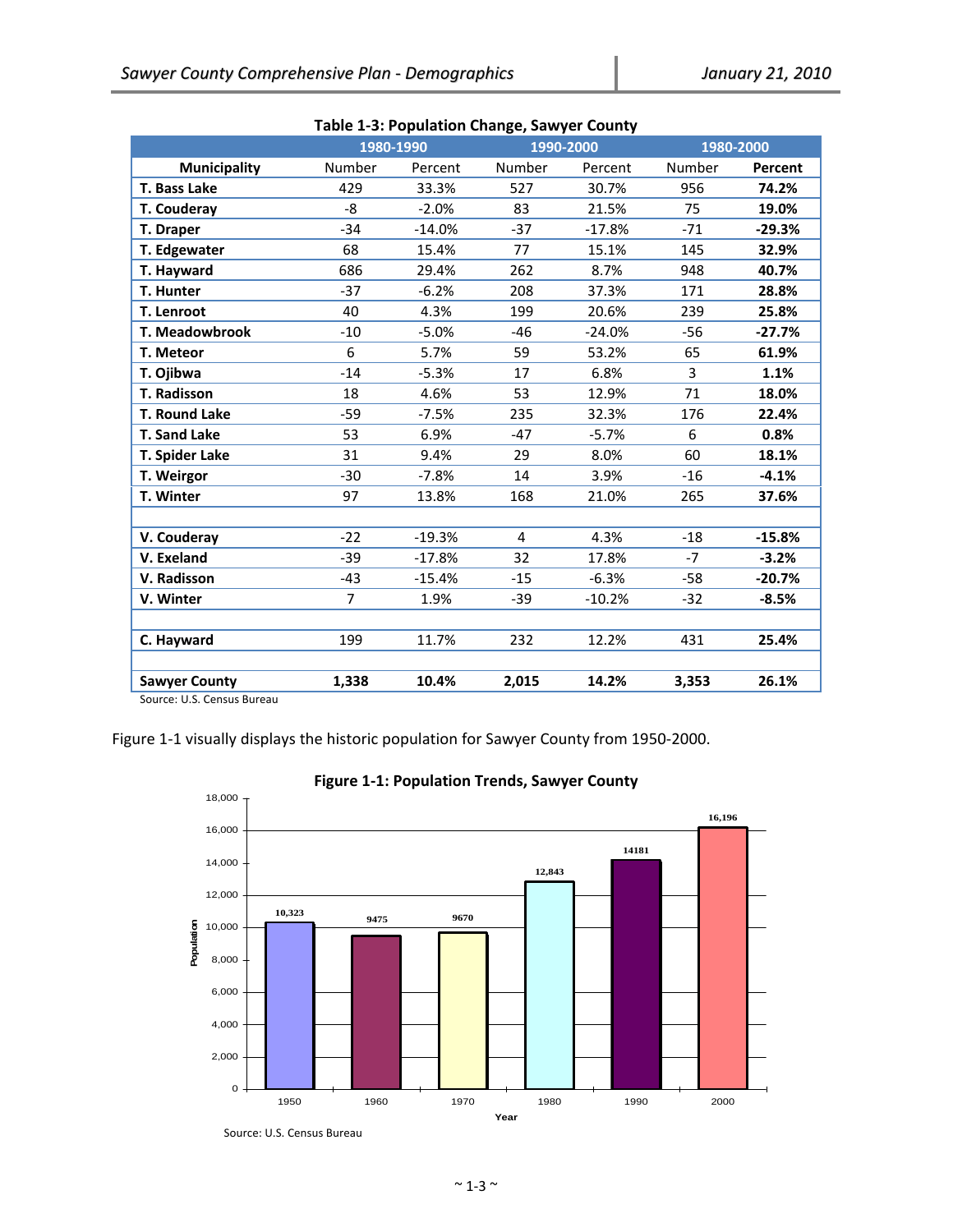Figure 1‐2 presents a comparison of the percent change in population over the last 20‐years in Sawyer County with neighboring counties and the State of Wisconsin. As seen in the figure, all counties surrounding Sawyer County grew except for Rusk, which decreased slightly. Sawyer County increased the most at 26.1 percent. Washburn County and the State of Wisconsin had the second the third largest increases when compared to Sawyer County.



# **Figure 1‐2: Comparative Percent Population Growth, Sawyer County and Selected Counties and State of Wisconsin, 1980‐2000**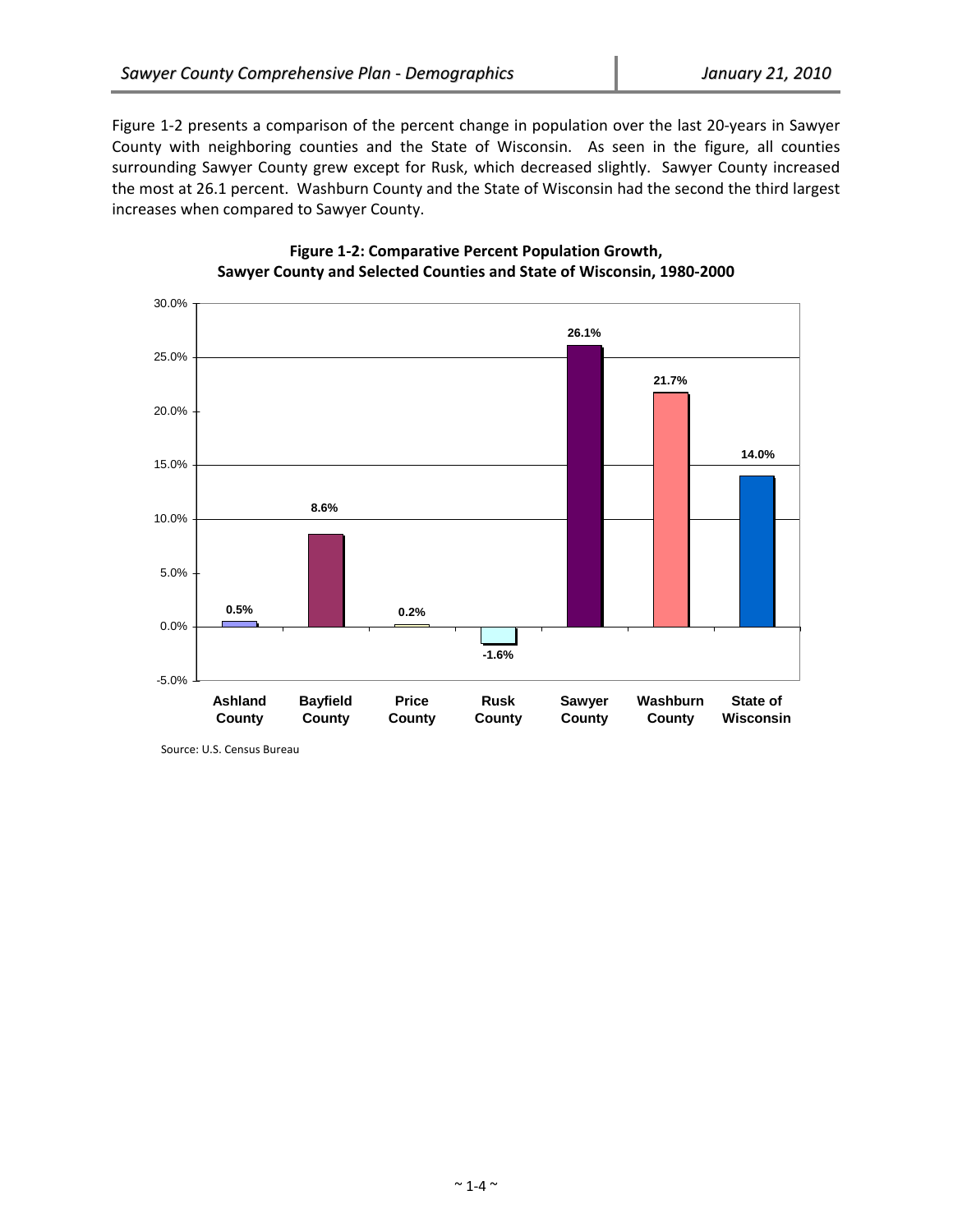Every year the Wisconsin Department of Administration (WDOA), Demographic Services Center develops population estimates for every municipality and county in the state. Table 1‐4 displays the January 1st 2007 and 2009 population estimates from WDOA. According to the estimates, three of the four incorporated villages in Sawyer County lost population over the 2000 to 2009 time period.

| <b>Municipality</b>   | 2000<br><b>Census</b> | 2007<br><b>Estimate</b> | 2008<br><b>Estimate</b> | 2009<br><b>Estimate</b> | -- -------<br><b>Number Change</b><br>2000-2009 | <b>Percent Change</b><br>2000-2009 |
|-----------------------|-----------------------|-------------------------|-------------------------|-------------------------|-------------------------------------------------|------------------------------------|
| T. Bass Lake          | 2,244                 | 2,433                   | 2,447                   | 2,476                   | 232                                             | 10.3%                              |
| T. Couderay           | 469                   | 476                     | 483                     | 482                     | 13                                              | 2.8%                               |
| T. Draper             | 171                   | 196                     | 200                     | 206                     | 35                                              | 20.5%                              |
| T. Edgewater          | 586                   | 635                     | 641                     | 636                     | 50                                              | 8.5%                               |
| T. Hayward            | 3,279                 | 3,520                   | 3,574                   | 3,592                   | 313                                             | 9.5%                               |
| T. Hunter             | 765                   | 842                     | 839                     | 841                     | 76                                              | 9.9%                               |
| T. Lenroot            | 1,165                 | 1,315                   | 1,342                   | 1,343                   | 178                                             | 15.3%                              |
| <b>T. Meadowbrook</b> | 146                   | 150                     | 153                     | 151                     | 5                                               | 3.4%                               |
| T. Meteor             | 170                   | 174                     | 185                     | 182                     | 12                                              | 7.1%                               |
| T. Ojibwa             | 267                   | 312                     | 319                     | 325                     | 58                                              | 21.7%                              |
| T. Radisson           | 465                   | 475                     | 476                     | 480                     | 15                                              | 3.2%                               |
| T. Round Lake         | 962                   | 1,083                   | 1,103                   | 1,111                   | 149                                             | 15.5%                              |
| <b>T. Sand Lake</b>   | 774                   | 822                     | 838                     | 854                     | 80                                              | 10.3%                              |
| T. Spider Lake        | 391                   | 418                     | 423                     | 419                     | 28                                              | 7.2%                               |
| T. Weirgor            | 370                   | 418                     | 431                     | 428                     | 58                                              | 15.8%                              |
| T. Winter             | 969                   | 1,110                   | 1,126                   | 1,130                   | 157                                             | 16.2%                              |
| V. Couderay           | 96                    | 96                      | 95                      | 95                      | $-1$                                            | $-1.0%$                            |
| V. Exeland            | 212                   | 207                     | 208                     | 209                     | $-3$                                            | $-1.4%$                            |
| V. Radisson           | 222                   | 223                     | 216                     | 216                     | -6                                              | $-2.7%$                            |
| V. Winter             | 344                   | 342                     | 333                     | 345                     | $\mathbf{1}$                                    | 0.2%                               |
| C. Hayward            | 2,129                 | 2,295                   | 2,321                   | 2,325                   | 196                                             | 9.2%                               |
| <b>Sawyer County</b>  | 16,196                | 17,542                  | 17,753                  | 17,846                  | 1,646                                           | 10.2%                              |

**Table 1‐4: Population Estimates, Sawyer County**

Source: U.S. Census Bureau and Wisconsin Department of Administration, Demographic Services

Natural increase (the excess of births over deaths) in Sawyer County resulted in a net loss in population over the last seven years. Migration has been the major factor behind the county's overall population growth. Of all surrounding counties, Sawyer County had a high net migration, second only to Washburn County during the past seven years. Table 1‐5 displays the components of population change for Sawyer County and neighboring counties. All counties in the region except for Ashland County experienced a greater net migration than natural increase.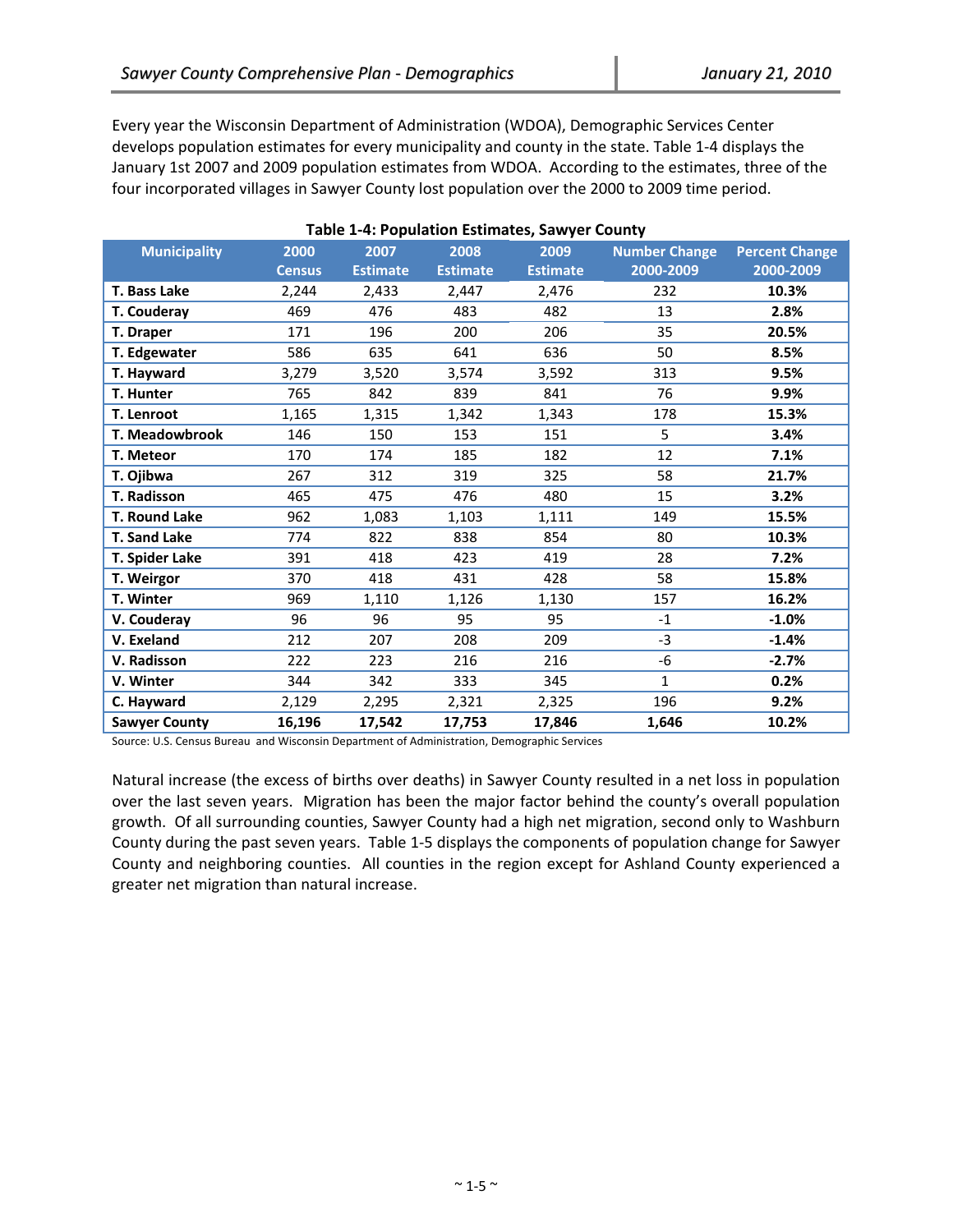|                        |               |               | <u>san jer somniy ana selestem somnites</u> |                  |              |
|------------------------|---------------|---------------|---------------------------------------------|------------------|--------------|
|                        |               | 2000-2007     | Number Change - 2000-2007                   |                  |              |
|                        | Total         | Total         | <b>Natural</b>                              | <b>Net</b>       | <b>Total</b> |
|                        | <b>Births</b> | <b>Deaths</b> | <b>Increase</b>                             | <b>Migration</b> |              |
| <b>Ashland County</b>  | 1,362         | 1,335         | 27                                          | $-14$            | 13           |
| <b>Bayfield County</b> | 902           | 987           | $-85$                                       | 1,062            | 977          |
| <b>Price County</b>    | 867           | 1,331         | $-464$                                      | 711              | 247          |
| <b>Rusk County</b>     | 1,073         | 1,221         | $-148$                                      | 428              | 280          |
| <b>Sawyer County</b>   | 1,258         | 1,286         | $-28$                                       | 1,374            | 1,346        |
| <b>Washburn County</b> | 1,159         | 1,234         | $-75$                                       | 1.442            | 1,367        |

### **Table 1‐5: Components of Population Change, Sawyer County and Selected Counties**

Source: Wisconsin Department of Administration, Demographic Services

A shifting age in population structure is a national trend that is evident in Wisconsin and also Sawyer County. This is largely due to the baby‐boomer generation, which is the largest segment of the overall population, moving to enjoy early retirement or home based businesses. As this age group gets older, the demand for many services such as health care will increase. It will become increasingly important for municipalities to recognize these trends and to plan for the new demands that will need to be met. Table 1‐6 displays the population by age cohort for Sawyer County from 1990 and 2000.

| rabic 1-0. I opulation by Age conort, Jawyer county |               |            |               |            |                |  |  |  |  |  |  |
|-----------------------------------------------------|---------------|------------|---------------|------------|----------------|--|--|--|--|--|--|
|                                                     |               | 1990       |               | 2000       | <b>Percent</b> |  |  |  |  |  |  |
| Age                                                 | <b>Number</b> | % of Total | <b>Number</b> | % of Total | <b>Change</b>  |  |  |  |  |  |  |
|                                                     |               |            |               |            | 1990-00        |  |  |  |  |  |  |
| <b>Under 5</b>                                      | 992           | 7.0        | 891           | 5.5        | $-10.2$        |  |  |  |  |  |  |
| 5 to 9 years                                        | 1,120         | 7.9        | 1,021         | 6.3        | $-8.8$         |  |  |  |  |  |  |
| 10 to 14 years                                      | 1,009         | 7.1        | 1,260         | 7.8        | 24.9           |  |  |  |  |  |  |
| 15 to 19 years                                      | 862           | 6.1        | 1,096         | 6.8        | 27.1           |  |  |  |  |  |  |
| 20 to 24 years                                      | 610           | 4.3        | 605           | 3.7        | $-0.8$         |  |  |  |  |  |  |
| 25 to 34 years                                      | 1,864         | 13.1       | 1,529         | 9.4        | $-18.0$        |  |  |  |  |  |  |
| 35 to 44 years                                      | 1,891         | 13.3       | 2,459         | 15.2       | 30.0           |  |  |  |  |  |  |
| 45 to 54 years                                      | 1,430         | 10.1       | 2,376         | 14.7       | 66.2           |  |  |  |  |  |  |
| 55 to 59 years                                      | 789           | 5.6        | 1,059         | 6.5        | 34.2           |  |  |  |  |  |  |
| 60 to 64 years                                      | 876           | 6.2        | 996           | 6.1        | 13.7           |  |  |  |  |  |  |
| 65 to 74 years                                      | 1,543         | 10.9       | 1,656         | 10.2       | 7.3            |  |  |  |  |  |  |
| 75 to 84 years                                      | 960           | 6.8        | 907           | 5.6        | $-5.5$         |  |  |  |  |  |  |
| 85 or older                                         | 235           | 1.7        | 341           | 2.1        | 45.1           |  |  |  |  |  |  |
| <b>Total</b>                                        | 14,181        | 100.0      | 16,196        | 100.0      | 14.2           |  |  |  |  |  |  |
| <b>Median Age</b>                                   |               | 37.9       |               | 42.1       |                |  |  |  |  |  |  |

# **Table 1‐6: Population by Age Cohort, Sawyer County**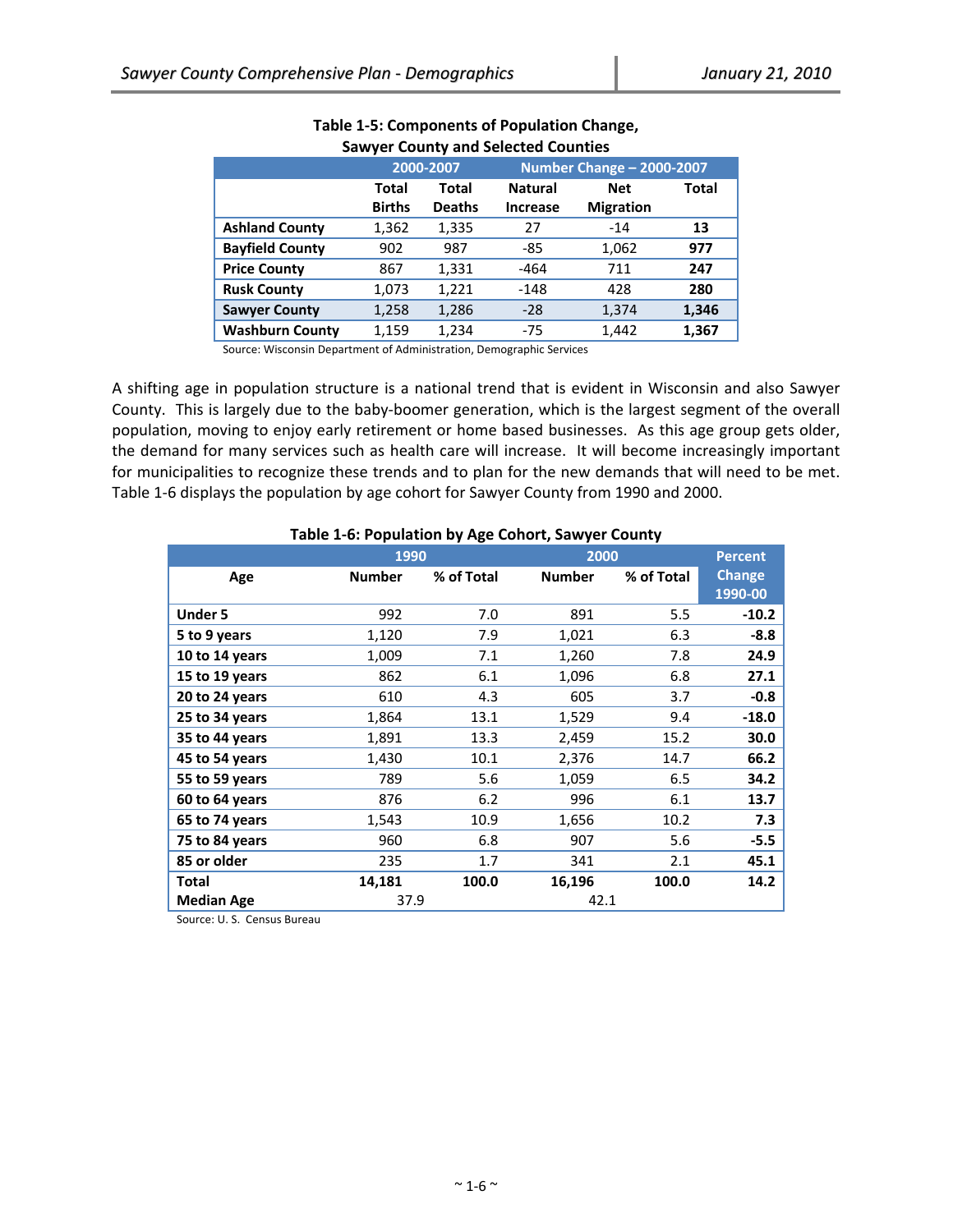Some shifts in the age structure within Sawyer County are apparent. First, the median age increased by 11.1% to reach the 2000 median age of 42.1. This is significantly higher (6.1 years) than the state's median age of 36.0. Second, the 45‐54 age group increased by 66.2%, showing the impact of the baby‐ boomer generation on total population. Third, the 85 and older age segment of the population increased by 45%. Figure 1‐3 displays the population pyramid for Sawyer County in 2000.



# **Figure 1‐3: Population by Age and Sex for Sawyer County, 2000 (Total Population)**

Source: U.S. Census Bureau (Shaded area denotes typical working age)

## **Race**

According to the 2000 Census, approximately 81.7 percent of the total population was white and Native American (American Indian) and Alaska Native represents 16.1 percent of the population. The remaining population (2.2%) was distributed between Black or African American, Asian, Native Hawaiian and Other Pacific Islander, some other race, and two or more races.

## **Population Forecasts and Projections**

Population forecasts are based on past and current population trends (Table 1‐7 and Figure 1‐4). They are not predictions, rather they extend past growth trends into the future and their reliability depends on the continuation of these past growth trends. Projections are therefore most accurate in periods of relative socio‐economic and cultural stability. Projections should be considered one of many tools used to help anticipate and predict future needs within the county. Population levels are subject to physical conditions, environmental concerns, land use, zoning restrictions, taxation, annexation, and other political policies that influence business and personal location decisions. The method utilizes Wisconsin Department of Administration projections, (the official state projections).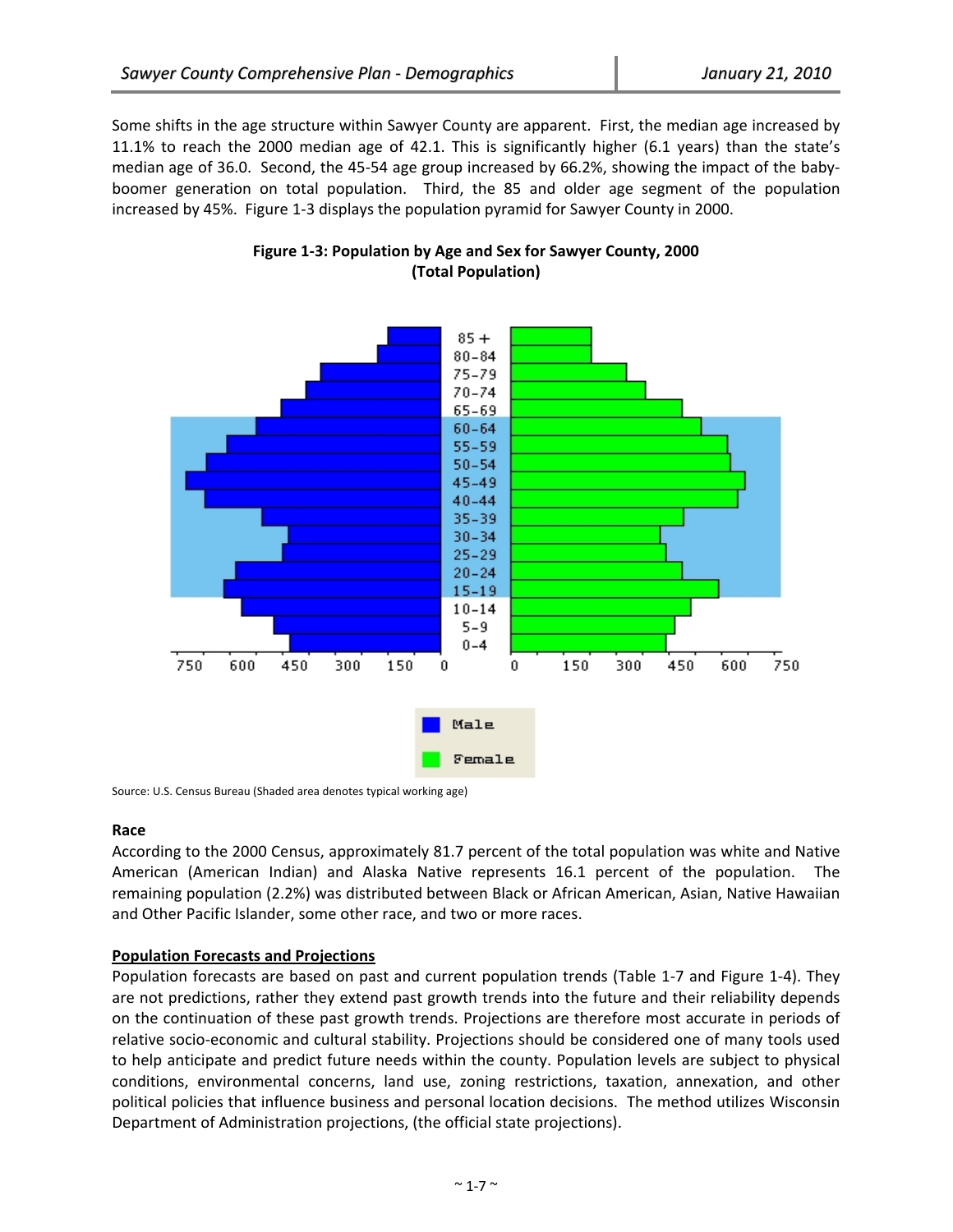| <b>Municipality</b>  | 2000<br><b>Census</b> | 2009<br><b>Estimate</b> | 2010   | 2015   | 2020   | 2025   | 2030   | <b>Numeric</b><br><b>Change</b><br>$'00 - '30$ | <b>Percent</b><br><b>Change</b> |
|----------------------|-----------------------|-------------------------|--------|--------|--------|--------|--------|------------------------------------------------|---------------------------------|
| <b>T. Bass Lake</b>  | 2,244                 | 2,476                   | 2,500  | 2,658  | 2,806  | 2,927  | 3,017  | 773                                            | 34.4%                           |
| T. Couderay          | 469                   | 482                     | 484    | 497    | 507    | 514    | 516    | 47                                             | 10.0%                           |
| T. Draper            | 171                   | 206                     | 180    | 178    | 174    | 169    | 164    | $-7$                                           | $-4.1%$                         |
| T. Edgewater         | 586                   | 636                     | 644    | 674    | 701    | 721    | 735    | 149                                            | 25.4%                           |
| T. Hayward           | 3,279                 | 3,592                   | 3,587  | 3,739  | 3,878  | 3,982  | 4,045  | 766                                            | 23.4%                           |
| T. Hunter            | 765                   | 841                     | 899    | 964    | 1,025  | 1,075  | 1,114  | 349                                            | 45.6%                           |
| T. Lenroot           | 1,165                 | 1,343                   | 1,344  | 1,424  | 1,500  | 1,562  | 1,606  | 441                                            | 37.9%                           |
| T. Meadowbrook       | 146                   | 151                     | 144    | 139    | 134    | 127    | 120    | $-26$                                          | -17.8%                          |
| T. Meteor            | 170                   | 182                     | 185    | 197    | 208    | 218    | 224    | 54                                             | 31.8%                           |
| T. Ojibwa            | 267                   | 325                     | 302    | 315    | 326    | 334    | 339    | 72                                             | 27.0%                           |
| <b>T. Radisson</b>   | 465                   | 480                     | 489    | 503    | 515    | 523    | 525    | 60                                             | 12.9%                           |
| <b>T. Round Lake</b> | 962                   | 1,111                   | 1,129  | 1,205  | 1,278  | 1,339  | 1,384  | 422                                            | 43.9%                           |
| <b>T. Sand Lake</b>  | 774                   | 854                     | 838    | 854    | 867    | 873    | 872    | 98                                             | 12.7%                           |
| T. Spider Lake       | 391                   | 419                     | 427    | 444    | 458    | 469    | 474    | 83                                             | 21.2%                           |
| T. Weirgor           | 370                   | 428                     | 421    | 438    | 453    | 464    | 470    | 100                                            | 27.0%                           |
| T. Winter            | 969                   | 1,130                   | 1,143  | 1,222  | 1,296  | 1,357  | 1,403  | 434                                            | 44.8%                           |
| V. Couderay          | 96                    | 95                      | 86     | 82     | 79     | 75     | 71     | $-25$                                          | $-26.0%$                        |
| V. Exeland           | 212                   | 209                     | 200    | 197    | 195    | 190    | 184    | $-28$                                          | $-13.2%$                        |
| V. Radisson          | 222                   | 216                     | 224    | 220    | 216    | 210    | 203    | $-19$                                          | $-8.6%$                         |
| V. Winter            | 344                   | 345                     | 336    | 327    | 319    | 308    | 295    | $-49$                                          | $-14.2%$                        |
| C. Hayward           | 2,129                 | 2,325                   | 2,343  | 2,446  | 2,536  | 2,607  | 2,650  | 521                                            | 24.5%                           |
| <b>Sawyer County</b> | 16,196                | 17,846                  | 18,723 | 19,471 | 20,044 | 18,434 | 20,411 | 4,215                                          | 26.0%                           |

**Table 1‐7: Population Projections, Sawyer County** 

Source: Wisconsin Department of Administration, Demographic Services and U.S. Census Bureau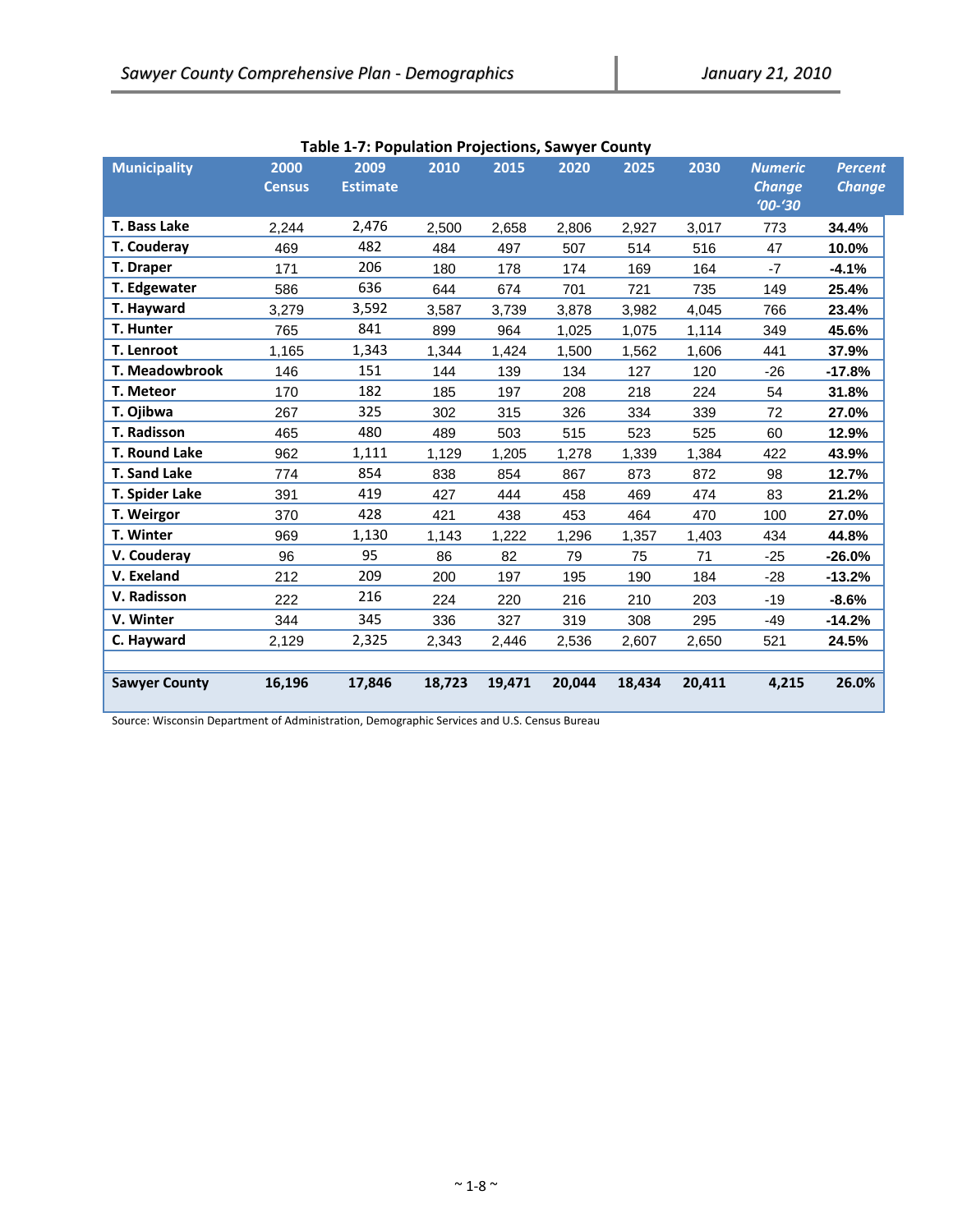

**Figure 1‐4: Population Trends 2000‐2035, Sawyer County**

Source: U.S. Census Bureau and Wisconsin Department of Administration, Demographic Services

Future population projections reveal significant shifts between age cohorts through 2035 (Table 1‐8). In most cohort ranges, population levels rise and fall over the 25 year horizon. However, the age cohorts from 65 years of age and over see a marked increase in population over the time period represented.

|                |        |        | ັ      |        |        |        |        |
|----------------|--------|--------|--------|--------|--------|--------|--------|
|                | 2000   | 2010   | 2015   | 2020   | 2025   | 2030   | 2035   |
| <b>Under 5</b> | 891    | 889    | 927    | 954    | 952    | 928    | 883    |
| 5 to 9 years   | 1,021  | 885    | 894    | 933    | 961    | 960    | 934    |
| 10 to 14 years | 1,260  | 923    | 896    | 906    | 946    | 975    | 972    |
| 15 to 19 years | 1,096  | 989    | 868    | 843    | 853    | 892    | 918    |
| 20 to 24 years | 605    | 914    | 751    | 660    | 641    | 650    | 678    |
| 25 to 34 years | 1,529  | 1,707  | 2,051  | 1,946  | 1,649  | 1,518  | 1,505  |
| 35 to 44 years | 2,459  | 1,876  | 1,794  | 2,059  | 2,437  | 2,299  | 1,939  |
| 45 to 54 years | 2,376  | 2,691  | 2,595  | 2,222  | 2,128  | 2,418  | 2,831  |
| 55 to 59 years | 1,059  | 1,700  | 1,901  | 1,801  | 1,468  | 1,414  | 1,416  |
| 60 to 64 years | 996    | 1,626  | 1,917  | 2,146  | 2,062  | 1,726  | 1,686  |
| 65 to 74 years | 1,656  | 2,053  | 2,638  | 3,283  | 3,786  | 3,938  | 3,583  |
| 75 to 84 years | 907    | 1,003  | 1,074  | 1,266  | 1,655  | 2,072  | 2,410  |
| 85 or older    | 341    | 379    | 417    | 452    | 506    | 611    | 811    |
| Total          | 16,196 | 17,635 | 18,723 | 19,468 | 20,044 | 20,401 | 20,566 |

#### **Table 1‐8: Age Cohort Shifts: 2000‐2035**

Source: US Census Bureau, Wisconsin Department of Administration, Demographic Services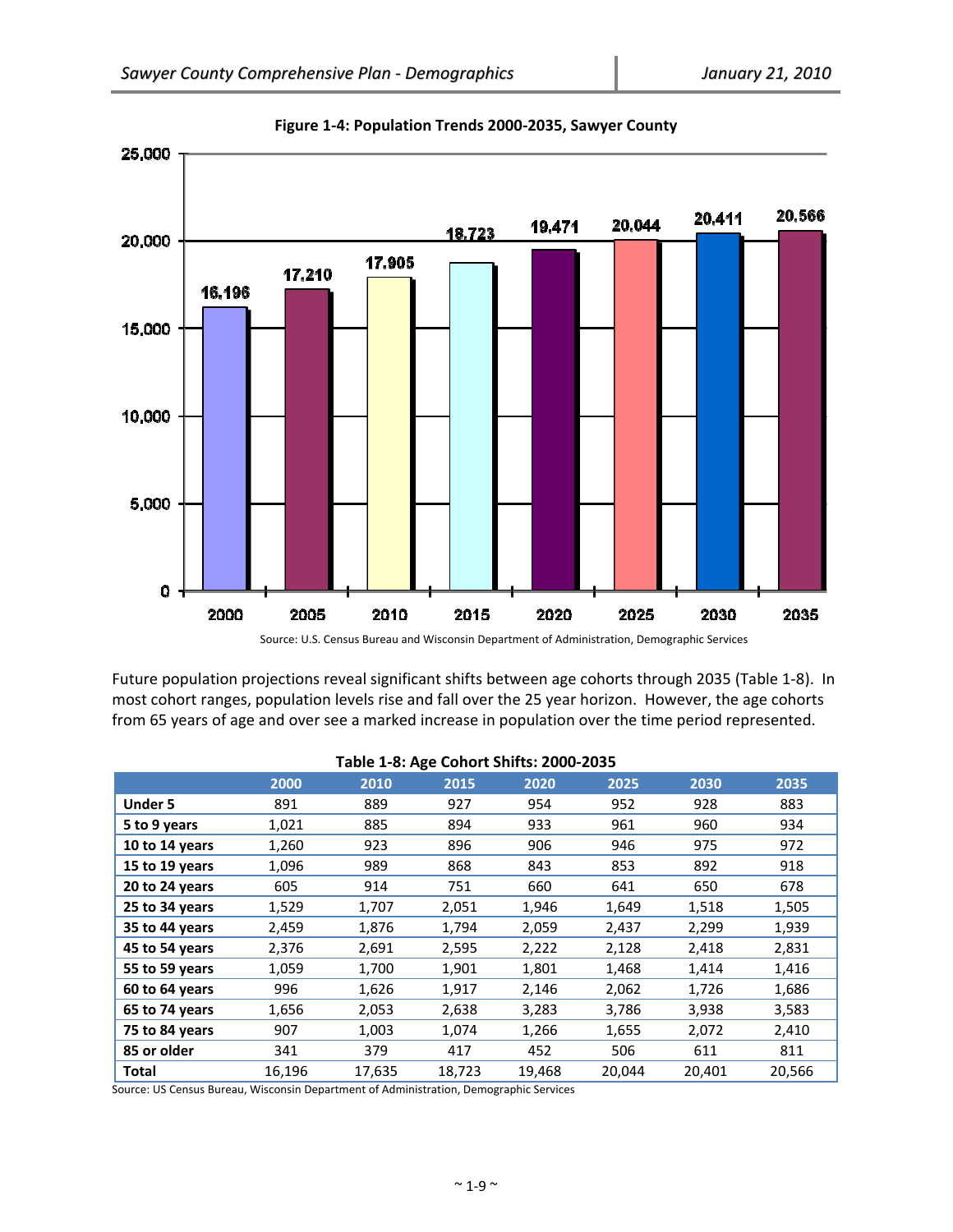In comparing population projections for surrounding counties, between 2000‐2035 Sawyer County is projected to grow 27.0 percent, second behind Washburn County at 28.5 percent. Rusk County is projected to grow the least at 0.02 percent. See Table 1‐9 for more details.

|                 | 2010   | 2015   | 2020   | 2025   | 2030   | 2035   | <b>Number</b><br><b>Change</b> | <b>Percent</b><br><b>Change</b> |
|-----------------|--------|--------|--------|--------|--------|--------|--------------------------------|---------------------------------|
| <b>Ashland</b>  | 17,014 | 17,178 | 17,364 | 17,489 | 17,484 | 17,374 | 360                            | 2.1%                            |
| <b>Bayfield</b> | 16,114 | 16,642 | 17,146 | 17,554 | 17,835 | 17,967 | 1,853                          | 11.5%                           |
| <b>Price</b>    | 16,076 | 16,207 | 16,314 | 16,328 | 16,216 | 15,948 | $-128$                         | $-0.8%$                         |
| <b>Rusk</b>     | 15,591 | 15,709 | 15,787 | 15,766 | 15,622 | 15,350 | $-241$                         | $-1.5%$                         |
| Sawyer          | 17,905 | 18,723 | 19,471 | 20,044 | 20,411 | 20,566 | 2,661                          | 14.9%                           |
| Washburn        | 17,734 | 18,549 | 19,328 | 19,950 | 20,376 | 20,609 | 2,875                          | 16.2%                           |

## **Table 1‐9: Comparative Projections for Surrounding Counties 2010‐2035**

Source: Wisconsin Department of Administration, Demographic Services

#### **Household, Employment and Income Characteristics**

#### **Households**

Household data helps to understand the generalized composition and make‐up of households and families. This information is particularly important in assessing future living arrangements for Sawyer County residents. A **household** includes all the persons who occupy a housing unit. Of the 6,640 total households in 2000, 1,741 (26.2%) are one person households, while 4,899 (73.8%) have two or more persons per household. Of all households, 4,581 (69.0%) are family households and 318 (4.8%) are reported as non‐family households. Table 1‐10 displays household characteristics for Sawyer County.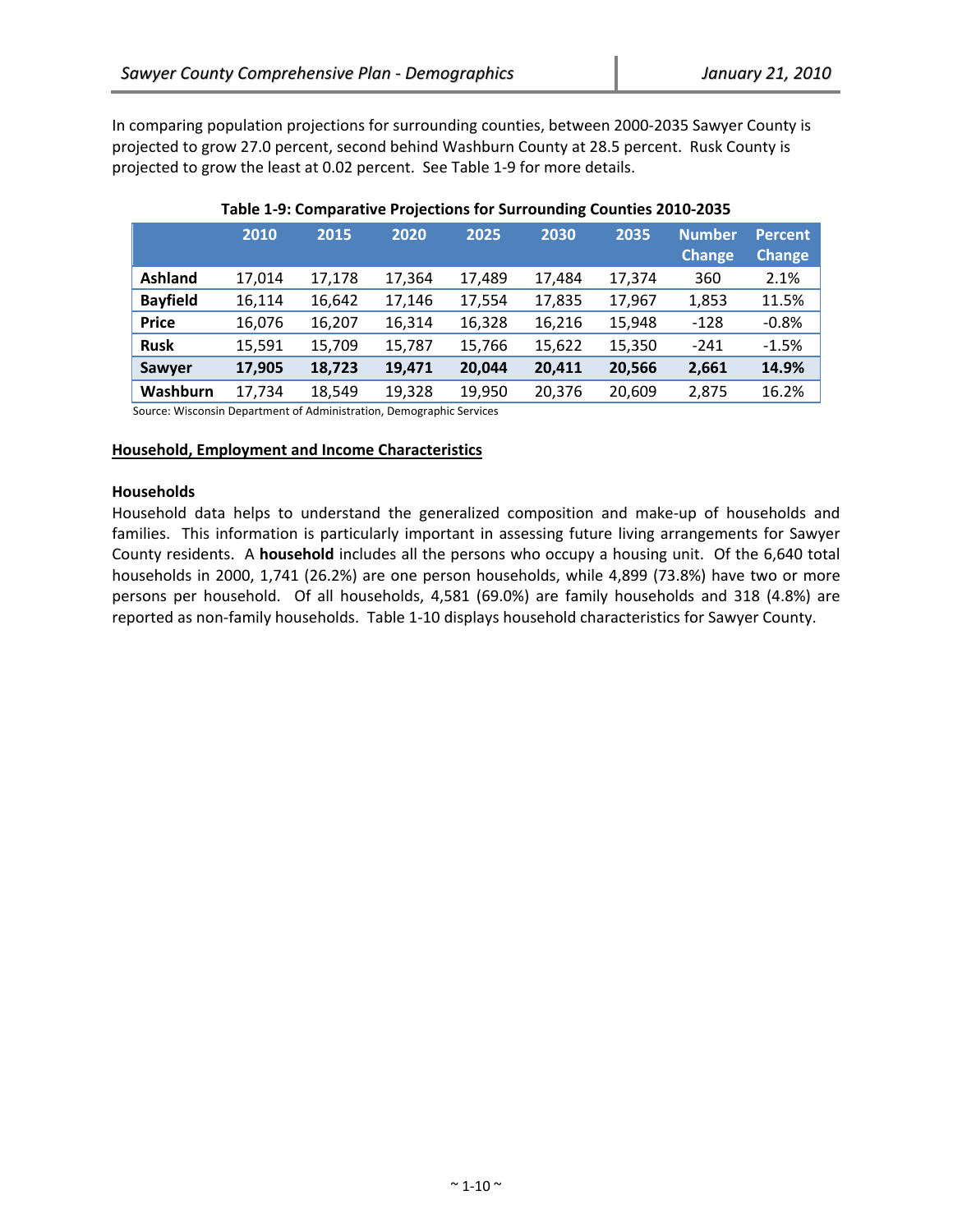|                                                                                | <b>TOTAL</b> |
|--------------------------------------------------------------------------------|--------------|
| <b>TOTAL HOUSEHOLDS</b>                                                        | 6,640        |
|                                                                                |              |
| <b>1 PERSON HOUSEHOLDS</b>                                                     | 1,741        |
| 1 person household, male householder                                           | 918          |
| 1 person household, female householder                                         | 823          |
|                                                                                |              |
| <b>2 OR MORE PERSON HOUSEHOLDS</b>                                             | 4,899        |
| <b>Family Households</b>                                                       | 4,581        |
| Married couple families                                                        | 3,600        |
| Married couple families with own children under 18 years                       | 1,184        |
| Female householder, no husband present                                         | 663          |
| Female householder, no husband present, with own children<br>under 18 years    | 444          |
| Female householder, no husband present, with no own<br>children under 18 years | 219          |
| 2 persons in household                                                         | 2,430        |
| 3 persons in household                                                         | 868          |
| 4 persons in household                                                         | 730          |
| 5 persons in household                                                         | 363          |
| 6 persons in household                                                         | 114          |
| 7 or more persons in household                                                 | 76           |
|                                                                                |              |
| Non-family Households                                                          | 318          |
| Male householder                                                               | 193          |
| Female householder                                                             | 125          |
| Average Household Size                                                         | 2.39         |
| <b>Average Family Size</b>                                                     | 2.86         |

**Table 1‐10: Sawyer County Household Characteristics, 2000**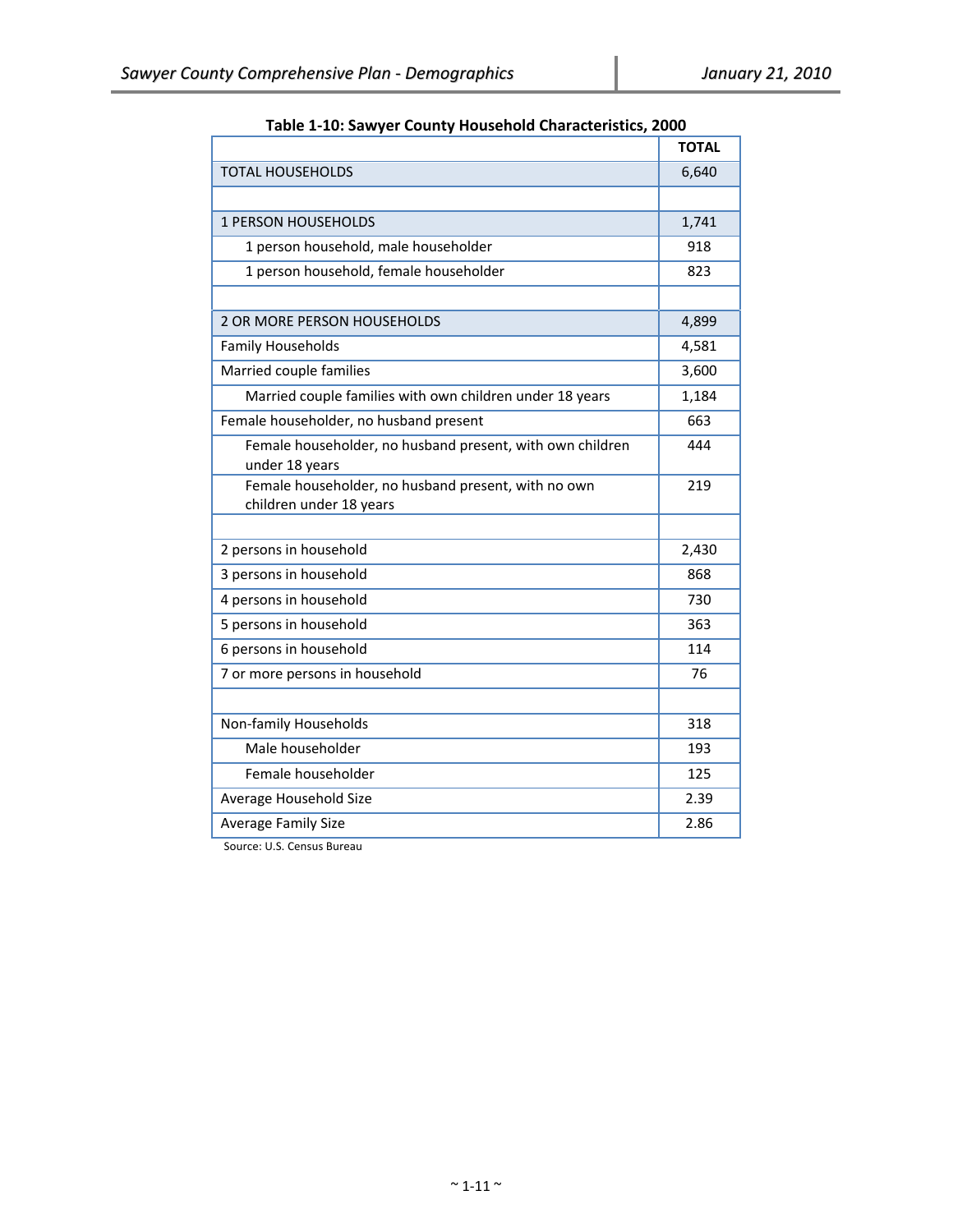Table 1‐11 details household trends for the past 20 years for Sawyer County and its municipalities. The 2000 Census identified 6,640 households in Sawyer County, an increase of 19.2 percent from 1990 and an increase of 41.9 percent from 1980.

| <b>Municipality</b>   | 1980  | 1990  | 2000  |
|-----------------------|-------|-------|-------|
| T. Bass Lake          | 469   | 635   | 830   |
| <b>T. Couderay</b>    | 127   | 146   | 176   |
| <b>T. Draper</b>      | 89    | 92    | 84    |
| T. Edgewater          | 167   | 205   | 245   |
| T. Hayward            | 789   | 1025  | 1,219 |
| <b>T. Hunter</b>      | 194   | 229   | 334   |
| <b>T. Lenroot</b>     | 325   | 383   | 479   |
| <b>T. Meadowbrook</b> | 67    | 70    | 60    |
| T. Meteor             | 44    | 51    | 62    |
| T. Ojibwa             | 89    | 99    | 110   |
| <b>T. Radisson</b>    | 129   | 160   | 185   |
| <b>T. Round Lake</b>  | 299   | 310   | 431   |
| <b>T. Sand Lake</b>   | 289   | 336   | 347   |
| <b>T. Spider Lake</b> | 130   | 159   | 186   |
| T. Weirgor            | 131   | 139   | 157   |
| <b>T. Winter</b>      | 263   | 308   | 381   |
|                       |       |       |       |
| V. Couderay           | 43    | 40    | 40    |
| V. Exeland            | 78    | 74    | 92    |
| V. Radisson           | 102   | 92    | 98    |
| V. Winter             | 154   | 172   | 164   |
|                       |       |       |       |
| C. Hayward            | 700   | 844   | 960   |
|                       |       |       |       |
| <b>Sawyer County</b>  | 4,678 | 5,569 | 6,640 |

# **Table 1‐11: Household Trends**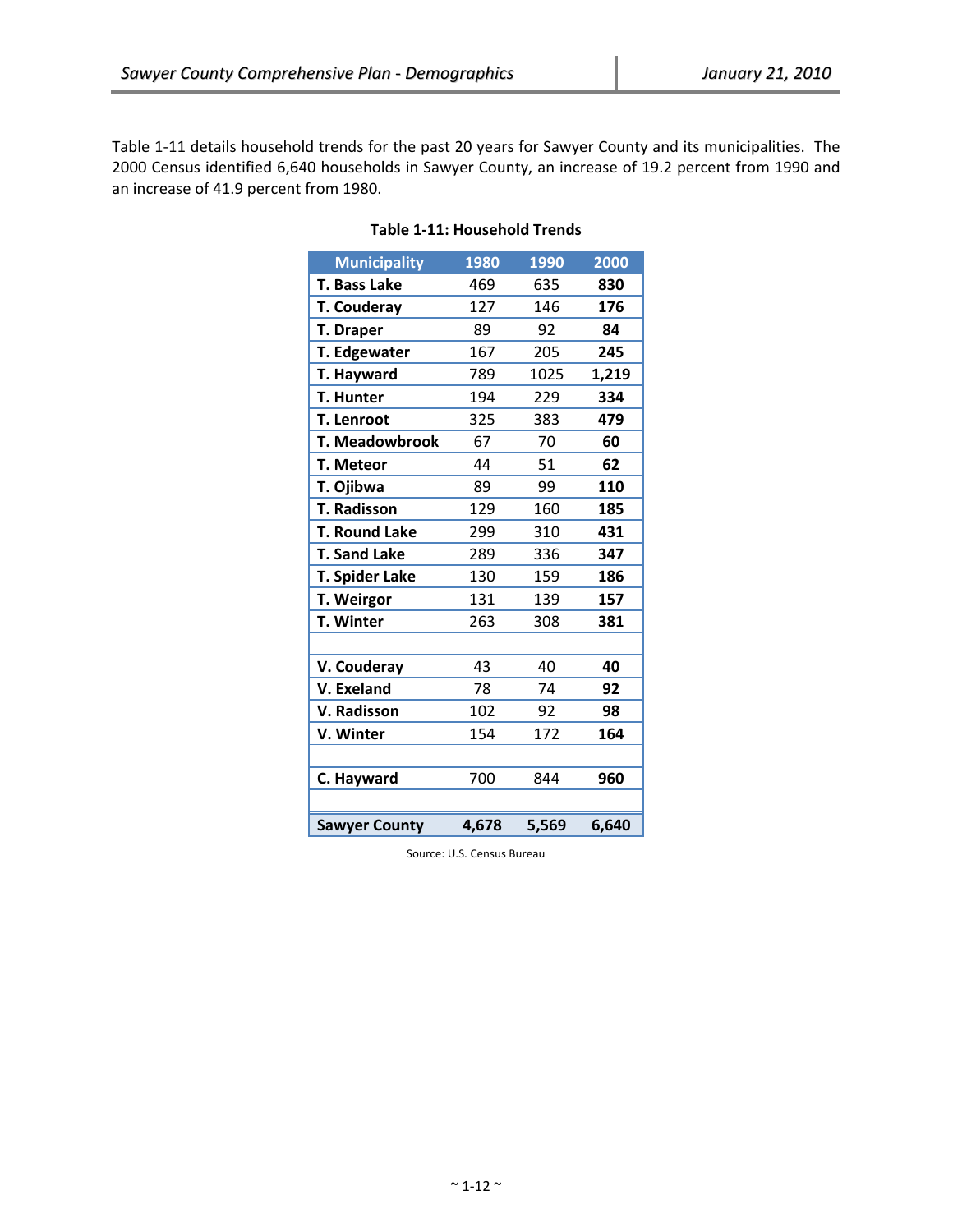Table 1-12 projects the total number of households to the year 2030 for Sawyer County and its municipalities.

| <b>Table 1-12: Household Projections</b> |               |       |       |       |       |       |               |                |  |  |  |
|------------------------------------------|---------------|-------|-------|-------|-------|-------|---------------|----------------|--|--|--|
| <b>Municipality</b>                      | 2000          | 2010  | 2015  | 2020  | 2025  | 2030  | <b>Number</b> | <b>Percent</b> |  |  |  |
|                                          | <b>Census</b> |       |       |       |       |       | <b>Change</b> | <b>Change</b>  |  |  |  |
| T. Bass Lake                             | 830           | 989   | 1,085 | 1,169 | 1,236 | 1,286 | 456           | 54.9%          |  |  |  |
| T. Couderay                              | 176           | 194   | 206   | 214   | 220   | 223   | 47            | 26.7%          |  |  |  |
| T. Draper                                | 84            | 95    | 96    | 96    | 95    | 93    | 9             | 10.7%          |  |  |  |
| T. Edgewater                             | 245           | 288   | 311   | 330   | 345   | 354   | 109           | 44.5%          |  |  |  |
| T. Hayward                               | 1,219         | 1,428 | 1,536 | 1,626 | 1,694 | 1,736 | 517           | 42.4%          |  |  |  |
| T. Hunter                                | 334           | 420   | 464   | 504   | 536   | 560   | 226           | 67.7%          |  |  |  |
| T. Lenroot                               | 479           | 591   | 647   | 694   | 733   | 761   | 282           | 58.9%          |  |  |  |
| T.                                       | 60            | 63    | 63    | 62    | 60    | 57    | $-3$          | $-5.0%$        |  |  |  |
| <b>Meadowbrook</b>                       |               |       |       |       |       |       |               |                |  |  |  |
| T. Meteor                                | 62            | 72    | 79    | 85    | 91    | 94    | 32            | 51.6%          |  |  |  |
| T. Ojibwa                                | 110           | 133   | 143   | 151   | 157   | 161   | 51            | 46.4%          |  |  |  |
| <b>T. Radisson</b>                       | 185           | 208   | 221   | 230   | 237   | 240   | 55            | 29.7%          |  |  |  |
| T. Round Lake                            | 431           | 541   | 595   | 645   | 685   | 714   | 283           | 65.7%          |  |  |  |
| <b>T. Sand Lake</b>                      | 347           | 402   | 422   | 438   | 447   | 451   | 104           | 30.0%          |  |  |  |
| T. Spider Lake                           | 186           | 217   | 233   | 245   | 254   | 260   | 74            | 39.8%          |  |  |  |
| T. Weirgor                               | 157           | 191   | 205   | 216   | 224   | 229   | 72            | 45.9%          |  |  |  |
| T. Winter                                | 381           | 471   | 519   | 563   | 597   | 623   | 242           | 63.5%          |  |  |  |
|                                          |               |       |       |       |       |       |               |                |  |  |  |
| V. Couderay                              | 40            | 38    | 38    | 37    | 36    | 34    | $-6$          | $-15.0%$       |  |  |  |
| V. Exeland                               | 92            | 93    | 94    | 95    | 94    | 92    | 0             | 0.0%           |  |  |  |
| V. Radisson                              | 98            | 106   | 107   | 107   | 106   | 103   | 5             | 5.1%           |  |  |  |
| V. Winter                                | 164           | 171   | 172   | 171   | 167   | 162   | $-2$          | $-1.2%$        |  |  |  |
|                                          |               |       |       |       |       |       |               |                |  |  |  |
| C. Hayward                               | 960           | 1,119 | 1,206 | 1,274 | 1,329 | 1,366 | 406           | 42.3%          |  |  |  |
|                                          |               |       |       |       |       |       |               |                |  |  |  |
| <b>Sawyer County</b>                     | 6,640         | 7,830 | 8,442 | 8,952 | 9,343 | 9,599 | 2,959         | 44.6%          |  |  |  |

Source: U.S. Census Bureau and Wisconsin Department of Administration

#### **Employment Characteristics**

#### **Labor Force**

Table 1‐13 shows the annual averages for both elements of the labor force (employed and unemployed) for Sawyer County from 2002 to 2006. It should be noted that Sawyer County employment fluctuates on a seasonal basis. The number of employed peaks in early summer, generally July, while the number of unemployed is highest bottoms out in early fall, generally October.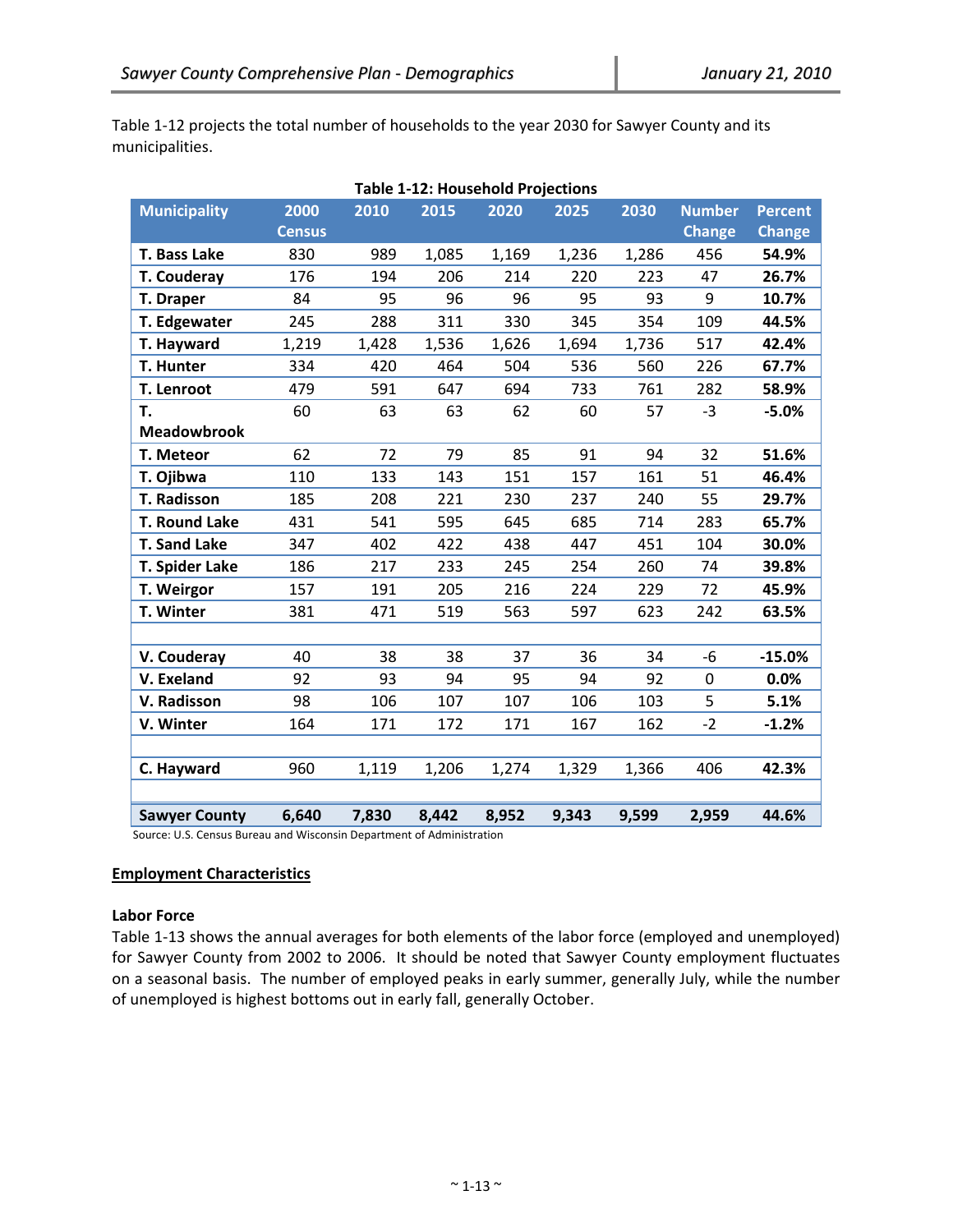| <b>Table 1-13: Sawyer County Civilian Labor Force Data</b> |       |       |       |       |       |
|------------------------------------------------------------|-------|-------|-------|-------|-------|
|                                                            | 2002  | 2003  | 2004  | 2005  | 2006  |
| <b>Labor Force</b>                                         | 9.189 | 8.993 | 9.191 | 9.387 | 9,388 |
| <b>Employed</b>                                            | 8.620 | 8.366 | 8.630 | 8.822 | 8,786 |
| Unemployed                                                 | 569   | 627   | 561   | 565   | 602   |
| <b>Unemployment Rate</b>                                   | 6.2%  | 7.0%  | 6.1%  | 6.0%  | 6.4%  |

Source: Wisconsin Department of Work Force Development, Bureau of Workforce Training, Local Area Unemployment Statistics, **2007**

Figure 1‐5 illustrates the number of employed persons in Sawyer County from 1990 through 2006 and general employment trend from 2010 to 2030.



**Figure 1‐5: Employment Levels 1990‐2006, Employment Trends to 2030**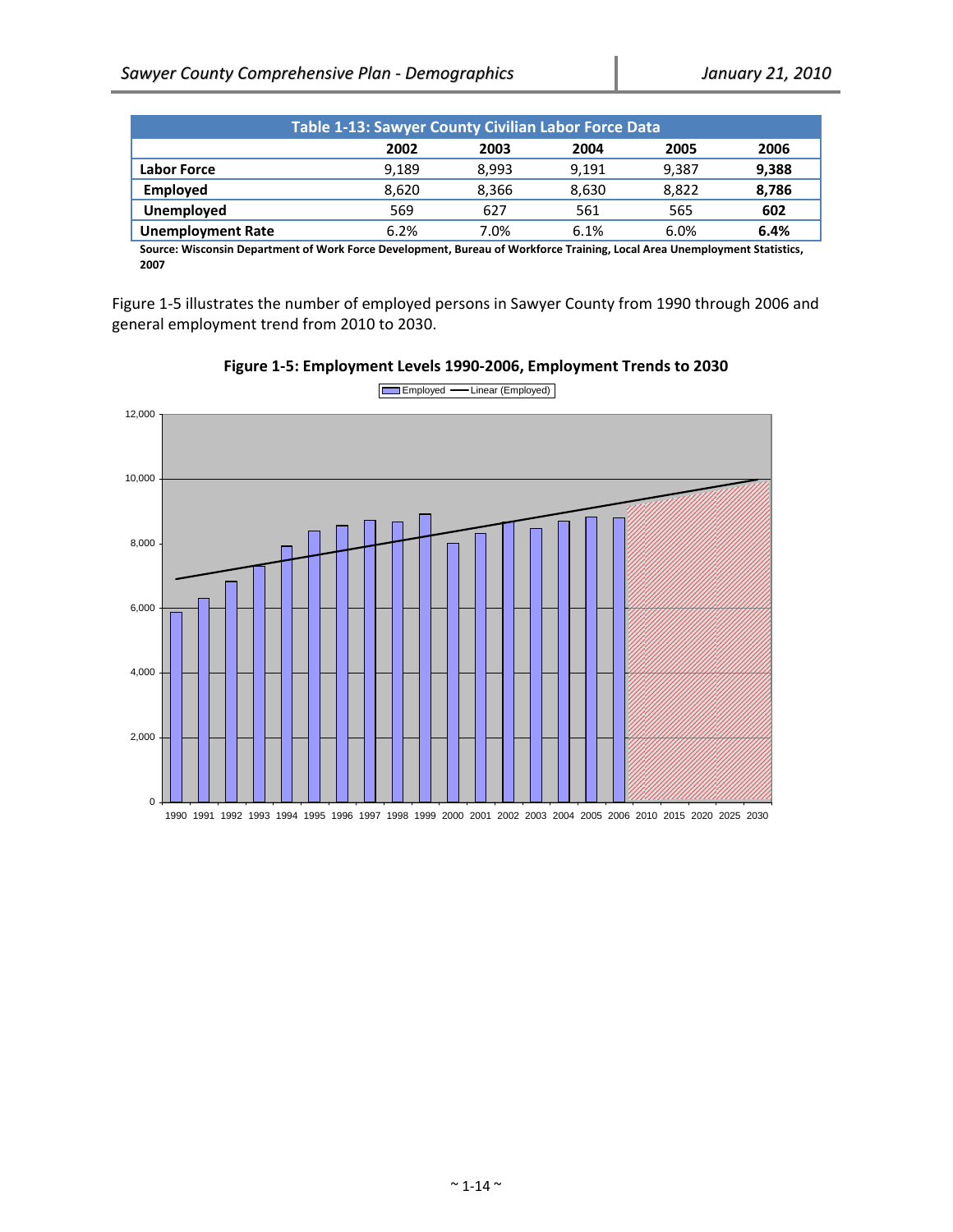Figure 1-6 displays the relative numbers employed by occupation in Sawyer County during 2000.

**Figure 1‐6: Employment by Occupation**





Source: U.S. Census Bureau, 2000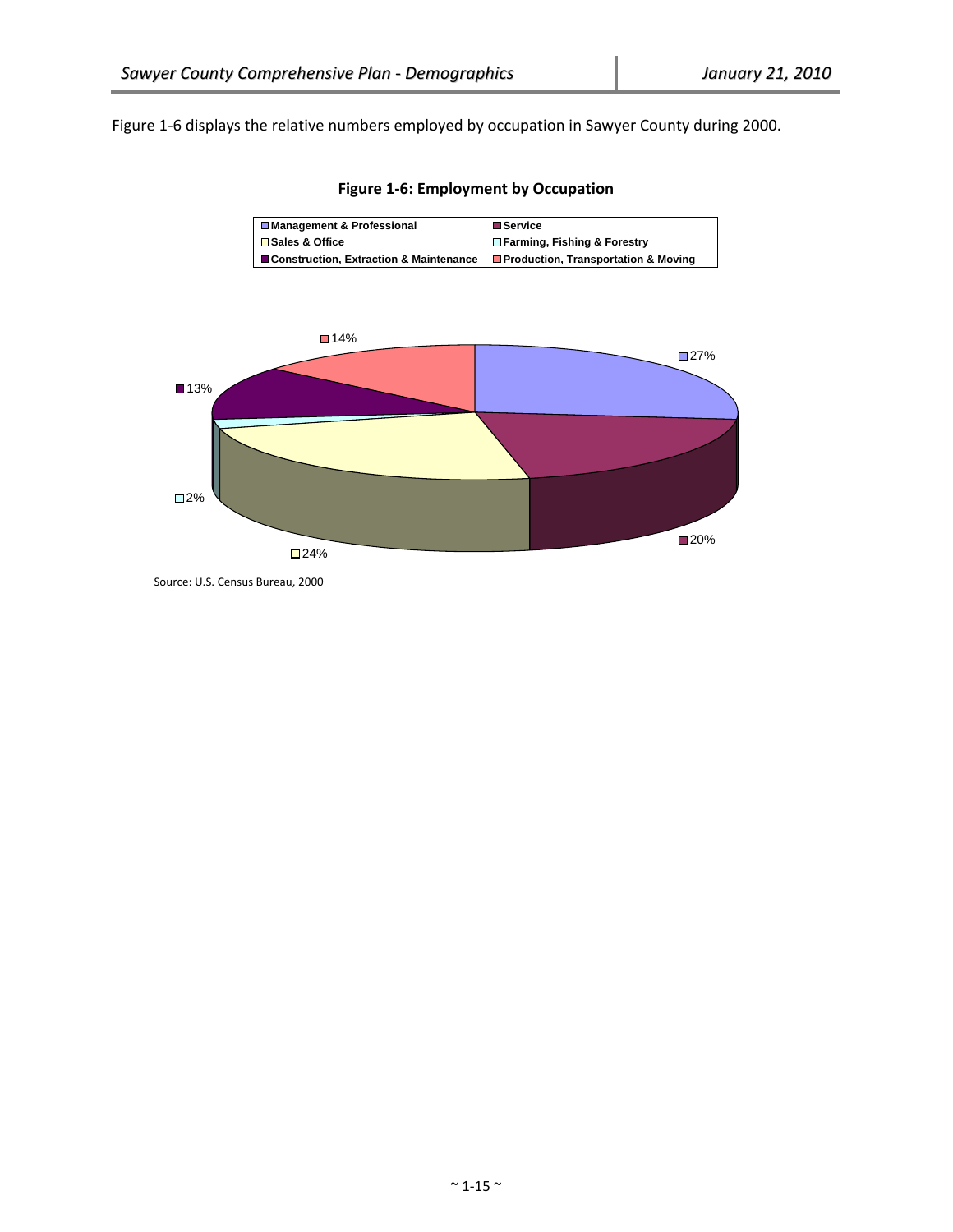|                                                           | <b>County Employment</b><br><b>Distribution</b> | <b>Median</b><br><b>Wage</b> |
|-----------------------------------------------------------|-------------------------------------------------|------------------------------|
| <b>Management</b>                                         | 5%                                              | \$35.49                      |
| Life, Physical, & Social Science                          | < 2%                                            | \$24.34                      |
| <b>Computer &amp; Mathematical</b>                        | < 2%                                            | \$23.03                      |
| Legal                                                     | < 2%                                            | \$21.43                      |
| <b>Business &amp; Financial Operations</b>                | < 2%                                            | \$20.80                      |
| <b>Community &amp; Social Services</b>                    | < 2%                                            | \$20.56                      |
| <b>Architecture &amp; Engineering</b>                     | 2%                                              | \$20.04                      |
| <b>Education, Training, &amp; Library</b>                 | 6%                                              | \$18.41                      |
| <b>Healthcare Practitioners &amp; Technical</b>           | 5%                                              | \$17.24                      |
| <b>Construction &amp; Extraction</b>                      | 6%                                              | \$17.13                      |
| <b>Protective Services</b>                                | < 2%                                            | \$14.77                      |
| Installation, Maintenance, & Repair                       | 3%                                              | \$13.29                      |
| <b>Buildings &amp; Grounds Cleaning &amp; Maintenance</b> | 5%                                              | \$11.73                      |
| <b>Office &amp; Administrative Support</b>                | 14%                                             | \$11.58                      |
| <b>Transportation &amp; Material Moving</b>               | 6%                                              | \$11.56                      |
| Arts, Design, Entertainment, Sports, & Media              | < 2%                                            | \$11.07                      |
| <b>Healthcare Support</b>                                 | 2%                                              | \$11.03                      |
| Production                                                | 9%                                              | \$10.75                      |
| Sales & Related                                           | 16%                                             | \$9.25                       |
| <b>Personal Care &amp; Service</b>                        | 4%                                              | \$9.11                       |
| <b>Food Preparation &amp; Serving-Related</b>             | 9%                                              | \$7.51                       |
| Farming, Fishing, & Forestry                              | < 2%                                            | not avail.                   |

**Table 1‐14: Wages in Sawyer County by Occupation Group**

Source: Wisconsin Department of Work Force Development, Bureau of Workforce Training

The sales and related occupation group employed the most workers. These occupations are found primarily with retail trade and provide roughly 16 percent of the jobs in the county. This dominance, with a median wage of \$9.25 per hour, significantly influences other wages and income in the county. Additionally, over two-thirds of the jobs with less than 12 percent have median hourly wages higher than \$20.00. Both factors, plus jobs, especially those with part time and seasonal lower wages, contribute to a low, overall median wage. Wages by occupation group for Sawyer County are shown in more detail in Table 1‐14.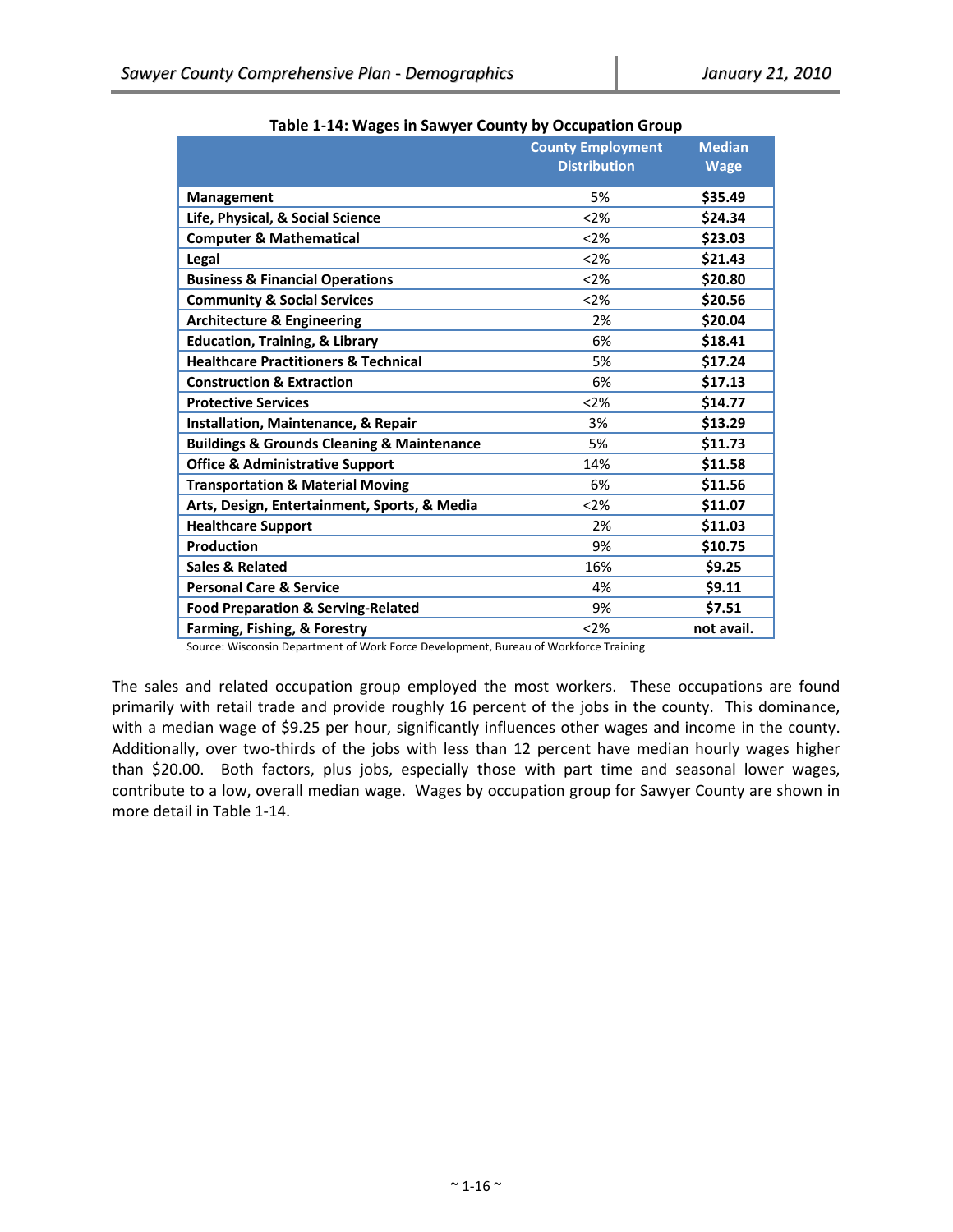Table 1‐15 lists the top ten prominent public/private employers in Sawyer County. The County's largest private sector employer is Hayward Area Memorial Hospital, followed by Wal‐Mart, Louisiana Pacific, and Northern Lakes Coop.

| <b>Employer Name</b>                                         | <b>Industry Type</b>                 | Number of<br><b>Employees</b> |  |  |
|--------------------------------------------------------------|--------------------------------------|-------------------------------|--|--|
| Lac Courte Oreilles Tribal Government                        | Tribal governments                   | 250-499                       |  |  |
| Lac Courte Oreilles Casino & Lodge                           | Casinos, except casino hotels        | 250-499                       |  |  |
| <b>Hayward Community School District</b>                     | Elementary & secondary schools       | 250-499                       |  |  |
| <b>County of Sawyer</b>                                      | Executive & legislative offices      | 250-499                       |  |  |
| <b>Hayward Area Memorial Hospital</b>                        | General medical & surgical hospitals | 250-499                       |  |  |
| <b>Wal-Mart</b>                                              | Discount department stores           | 100-249                       |  |  |
| Louisiana Pacific Corp                                       | Wood product manufacturing           | 100-249                       |  |  |
| <b>LCO Community College</b>                                 | Junior colleges                      | 100-249                       |  |  |
| <b>Northern Lakes Coop</b>                                   | Supermarkets & grocery               | 100-249                       |  |  |
| Lac Courte Oreilles Ojibwe School                            | Elementary & secondary schools       | 100-249                       |  |  |
| Source: Wisconsin Department of Work Force Development, 2008 |                                      |                               |  |  |

## **Table 1‐15: Prominent Public & Private Employers in Sawyer County**

#### **Income Characteristics**

### **Median Income & Poverty Levels**

The 2000 Census reports Sawyer County has a median household income of \$32,287, a median family income of \$38,843, and a per‐person income of \$17,634. As indicated in Table 1‐16, these incomes are below the state and national values. Nearly 13 percent of residents are living at or below the poverty level. Sawyer County poverty levels are greater than the State of Wisconsin and the United States. Table 1‐17 compares the same categories for surrounding counties.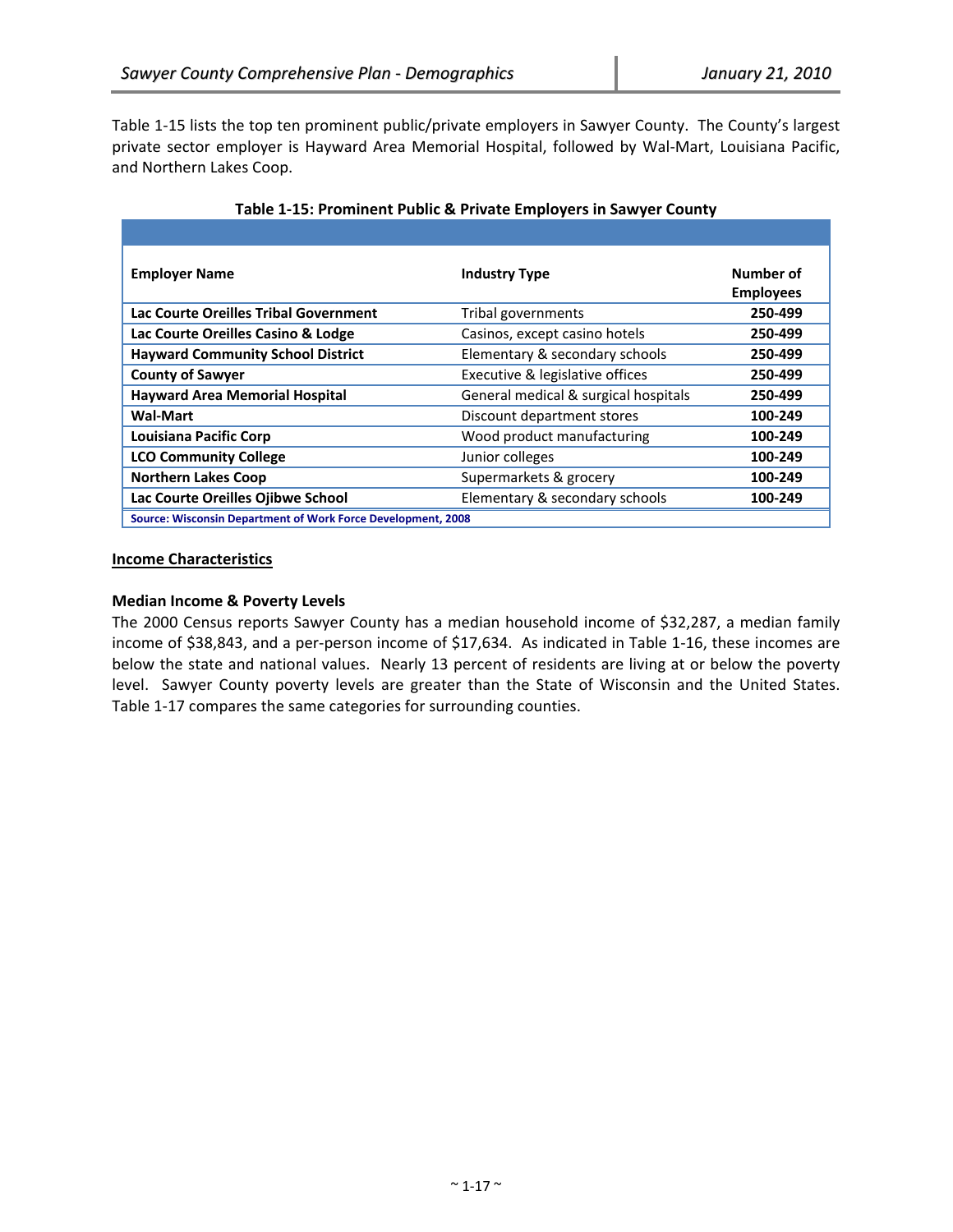| Table 1-16: Income and Poverty, 2000 |               |               |            |                       |  |
|--------------------------------------|---------------|---------------|------------|-----------------------|--|
| <b>Municipality</b>                  | <b>Median</b> | <b>Median</b> | Per Capita | Percent               |  |
|                                      | Household     | Family        | Income     | <b>Persons Living</b> |  |
|                                      | Income        | Income        |            | at or Below           |  |
|                                      |               |               |            | <b>Poverty Level</b>  |  |
| T. Bass Lake                         | \$31,274      | \$32,179      | \$15,026   | 17.4%                 |  |
| T. Couderay                          | \$24,861      | \$32,143      | \$12,916   | 16.6%                 |  |
| T. Draper                            | \$27,500      | \$31,875      | \$15,647   | 21.6%                 |  |
| T. Edgewater                         | \$38,542      | \$41,786      | \$18,907   | 7.4%                  |  |
| T. Hayward                           | \$36,895      | \$43,300      | \$17,382   | 13.6%                 |  |
| T. Hunter                            | \$30,208      | \$29,702      | \$16,309   | 14.9%                 |  |
| T. Lenroot                           | \$35,000      | \$45,481      | \$19,230   | 8.7%                  |  |
| <b>T. Meadowbrook</b>                | \$29,167      | \$41,667      | \$19,208   | 2.3%                  |  |
| T. Meteor                            | \$30,625      | \$49,375      | \$12,487   | 7.8%                  |  |
| T. Ojibwa                            | \$41,667      | \$43,750      | \$16,889   | 7.1%                  |  |
| <b>T. Radisson</b>                   | \$33,523      | \$37,708      | \$19,511   | 7.9%                  |  |
| T. Round Lake                        | \$40,179      | \$51,071      | \$24,951   | 6.7%                  |  |
| <b>T. Sand Lake</b>                  | \$32,266      | \$37,500      | \$18,322   | 11.3%                 |  |
| T. Spider Lake                       | \$37,396      | \$47,813      | \$26,461   | 4.2%                  |  |
| T. Weirgor                           | \$31,875      | \$33,750      | \$15,691   | 8.5%                  |  |
| T. Winter                            | \$33,500      | \$41,125      | \$19,033   | 12.7%                 |  |
|                                      |               |               |            |                       |  |
| V. Couderay                          | \$40,417      | \$41,042      | \$14,008   | 11.4%                 |  |
| V. Exeland                           | \$21,000      | \$31,071      | \$14,689   | 14.2%                 |  |
| V. Radisson                          | \$25,625      | \$38,500      | \$16,122   | 16.5%                 |  |
| V. Winter                            | \$22,955      | \$25,625      | \$15,404   | 17.5%                 |  |
|                                      |               |               |            |                       |  |
| C. Hayward                           | \$28,421      | \$36,287      | \$16,658   | 14.5%                 |  |
|                                      |               |               |            |                       |  |
| <b>Sawyer County</b>                 | \$32,287      | \$38,843      | \$17,634   | 12.7%                 |  |
| <b>State of Wisconsin</b>            | \$43,791      | \$52,911      | \$21,271   | 8.7%                  |  |
| <b>United States</b>                 | \$41,994      | \$50,046      | \$21,587   | 12.4%                 |  |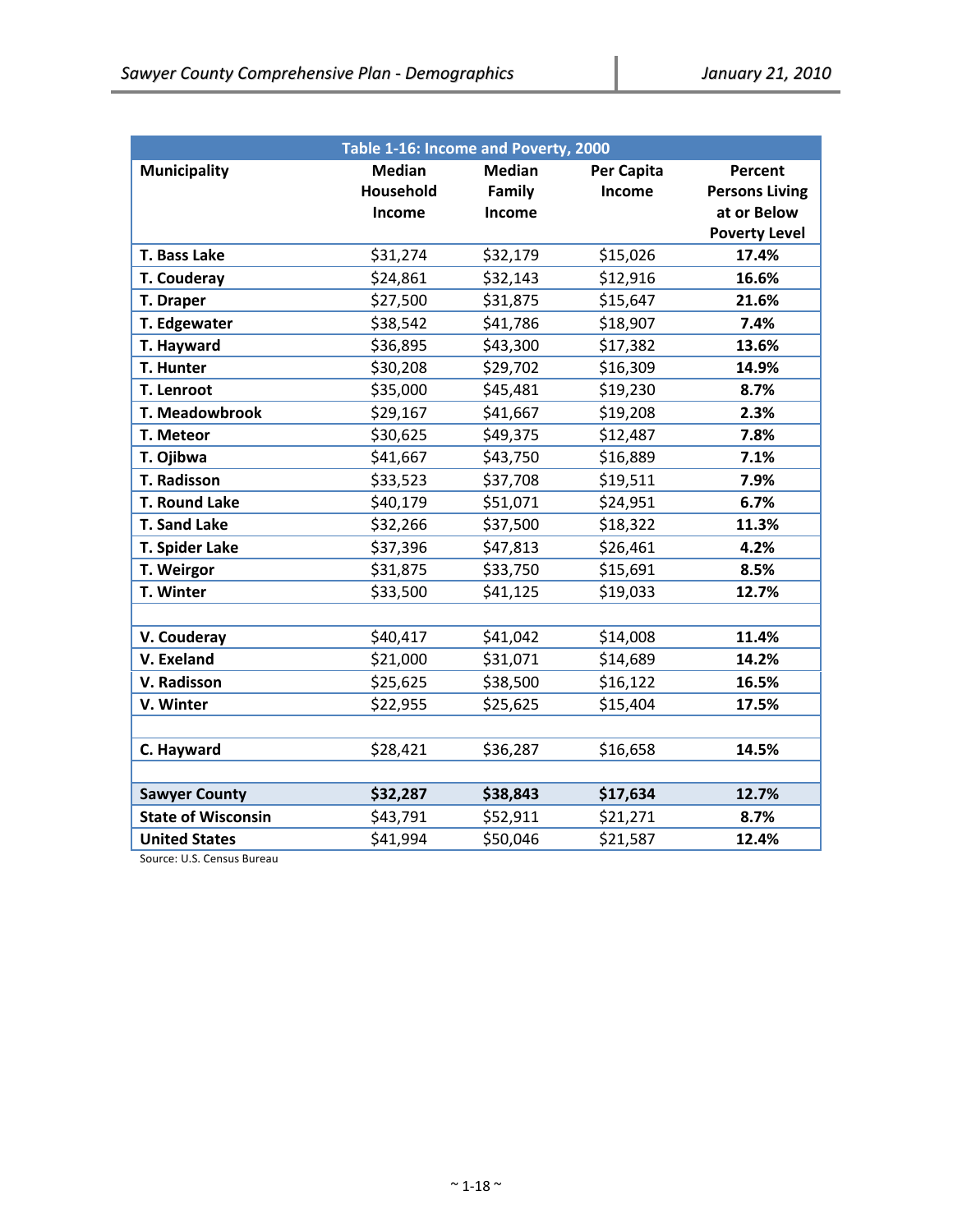| Table 1-17: Income and Poverty by Counties, 2000 |                               |                                       |                      |                                                                         |
|--------------------------------------------------|-------------------------------|---------------------------------------|----------------------|-------------------------------------------------------------------------|
| County                                           | Median<br>Household<br>Income | <b>Median</b><br><b>Family Income</b> | Per Capita<br>Income | Percent<br><b>Persons Living</b><br>at or Below<br><b>Poverty Level</b> |
| <b>Ashland</b>                                   | \$31,628                      | \$39,531                              | \$16,069             | 11.9%                                                                   |
| <b>Bayfield</b>                                  | \$33,390                      | \$39,774                              | \$16,407             | 12.5%                                                                   |
| <b>Price</b>                                     | \$35,249                      | \$42,837                              | \$17,837             | 8.9%                                                                    |
| <b>Rusk</b>                                      | \$31,344                      | \$38,359                              | \$15,563             | 11.8%                                                                   |
| Sawyer                                           | \$32,287                      | \$38,843                              | \$17,634             | 12.7%                                                                   |
| Washburn                                         | \$33,716                      | \$40,486                              | \$17,341             | 9.9%                                                                    |

Source: U.S. Census Bureau

Figure 1-7 compares household and family income for Sawyer County. Household income is higher than family income in all income categories.



**Figure 1‐7: Household & Family Income, Sawyer County**